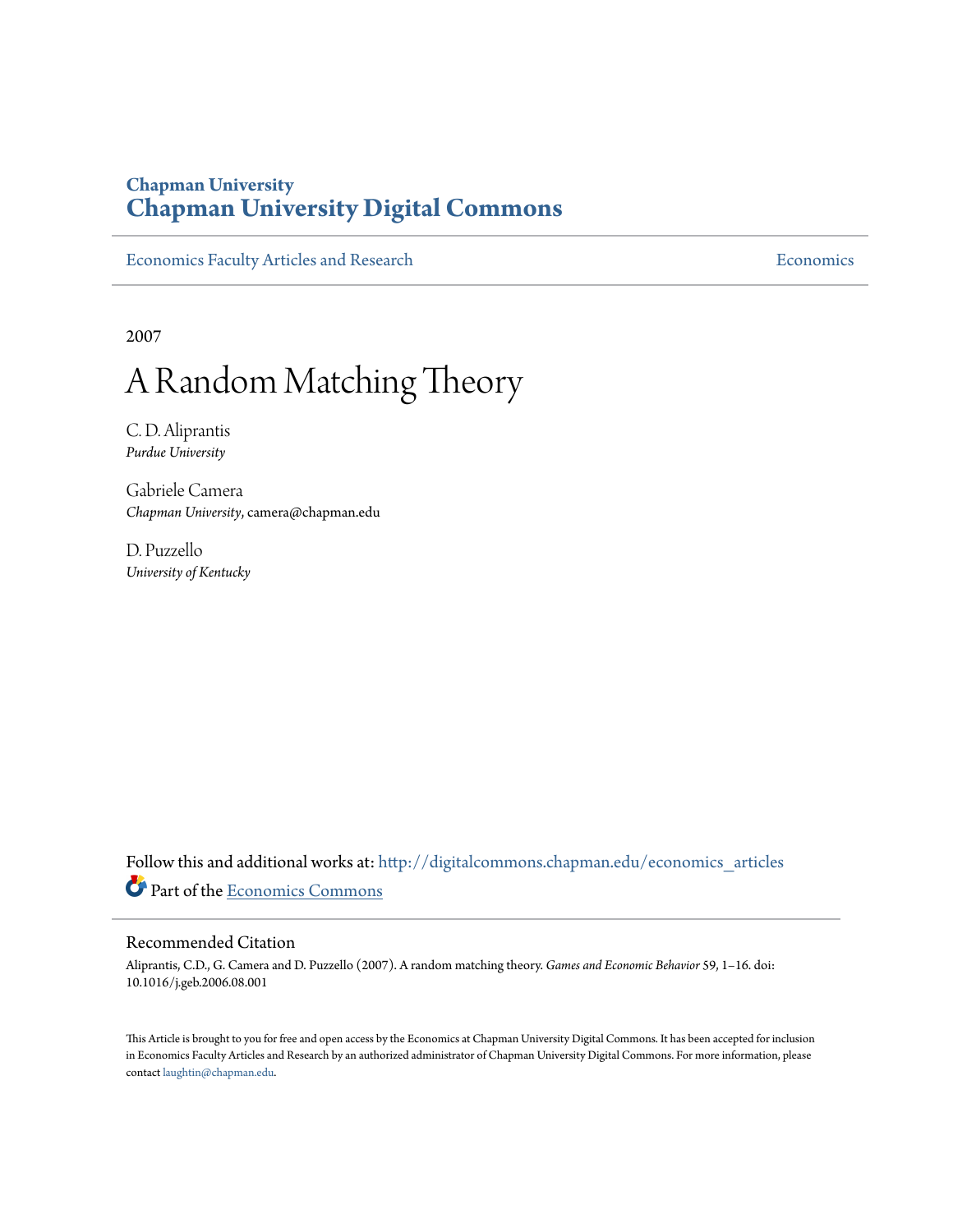## A Random Matching Theory

#### **Comments**

NOTICE: this is the author's version of a work that was accepted for publication in Games and Economic Behavior. Changes resulting from the publishing process, such as peer review, editing, corrections, structural formatting, and other quality control mechanisms may not be reflected in this document. Changes may have been made to this work since it was submitted for publication. A definitive version was subsequently published in *Games and Economic Behavior*, volume 59 (2007). [DOI: 10.1016/j.geb.2006.08.001](http://dx.doi.org/10.1016/j.geb.2006.08.001)

The Creative Commons license below applies only to this version of the article.

#### **Creative Commons License**  $\bigcirc$   $\circ$

This work is licensed under a [Creative Commons Attribution-Noncommercial-No Derivative Works 4.0](http://creativecommons.org/licenses/by-nc-nd/4.0/) [License.](http://creativecommons.org/licenses/by-nc-nd/4.0/)

**Copyright** Elsevier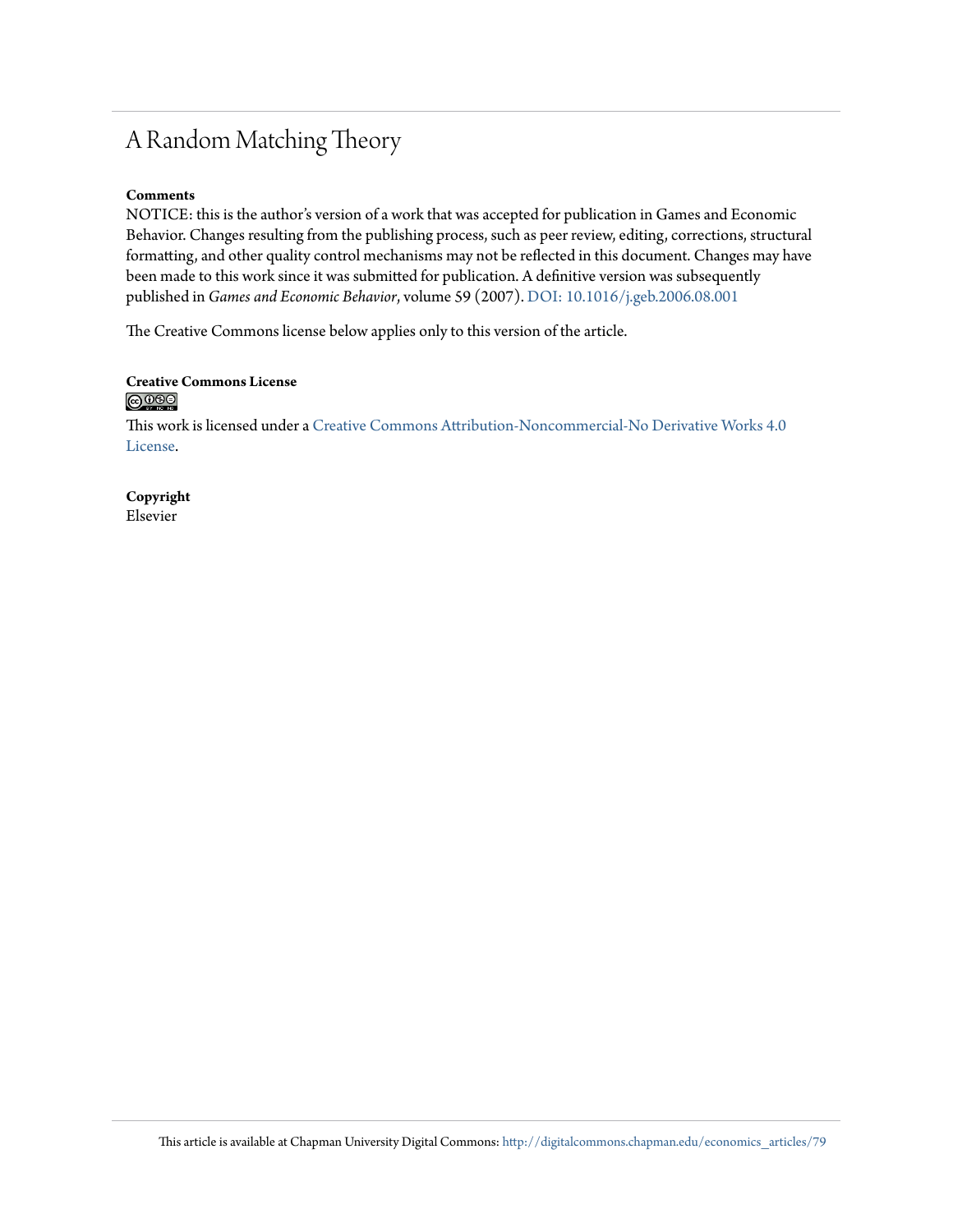## **A Random Matching Theory**<sup>∗</sup>

## **C. D. Aliprantis,**<sup>1</sup> **G. Camera,**<sup>1</sup> **and D. Puzzello**<sup>2</sup>

<sup>1</sup>Department of Economics, Purdue University, West Lafayette, IN 47907–2056, USA aliprantis@mgmt.purdue.edu; gcamera@mgmt.purdue.edu

 $2$  Departments of Economics and Mathematics, University of Kentucky, Lexington, KY 40506-0034, USA (Daniela.Puzzello@uky.edu)

ABSTRACT: We develop theoretical underpinnings of pairwise random matching processes. We formalize the mechanics of matching, and study the links between properties of the different processes and trade frictions. A particular emphasis is placed on providing a mapping between matching technologies and informational constraints.

**Keywords and Phrases:** Random matching, Frictions, Spatial interactions **JEL Classification Numbers:** C00, C78, D83, E00

## **1 Introduction**

A large segment of the economic literature is concerned with the study of allocations that arise when markets are not well-functioning. A defining characteristic of this literature is its focus on informational and spatial frictions, and the desire to make them explicit by assuming that economic interactions occur in small coalitions. To this end, the literature has traditionally relied on pairwise random matching frameworks. This basic modeling tool has found use in a wide variety of settings, from the study of social norms (as in Kandori [13]), to unemployment (as in Mortensen and Pissarides [16]), to business cycles (as in Diamond and Fudenberg [6]), and to the foundations of monetary theory (as in Kiyotaki and Wright [14], Shi [20], and Green and Zhou [10]).

A limitation of this literature is the treatment of matching—as a technology—is mostly descriptive and insufficiently formalized. For example, the mechanics of the economic in-

<sup>∗</sup>This research is supported in part by the NSF grants SES-0128039 and DMS-0437210. We thank two anonymous referees for helpful suggestions that improved the exposition of the paper. We also thank participants in several seminars including Notre Dame University, Purdue University, University of Naples–Federico II, University of Iowa, University of Kentucky, Cleveland Fed, and the fall 2004 Midwest Economic Theory Meeting.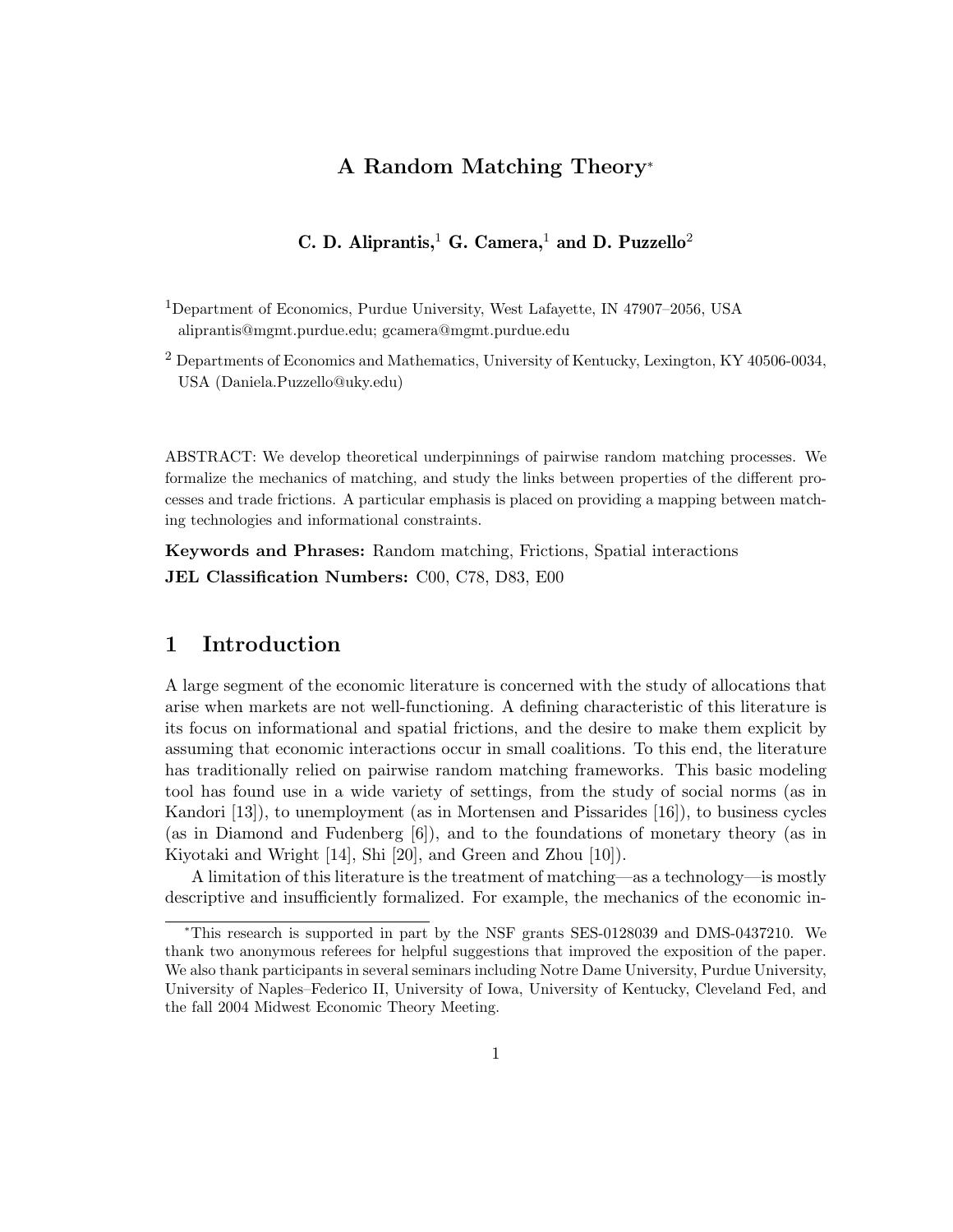teractions are generally not made explicit or the map between matching and the frictions assumed to be in place is open to various interpretations. This tends to prevent a clear understanding of how the matching technology impairs market functioning, and consequently the possible allocations. These limitations must be overcome to better formulate models of economies with frictions. An objective economic analysis is thought of as one that focuses on the allocations predicted using a carefully specified physical environment (preferences, technologies, etc.). Thus, a comprehensive theory of exchange cannot be derived by simply assuming that certain economic interactions may or may not take place. Ideally, the theory should clarify how the trading or institutional constraints assumed to be in place originate in the underlying economic environment.

The purpose of this study is to build a more solid foundation for random matching models, by means of a set-theoretic approach. There are two major contributions. First, the paper provides a formalization of the mechanics of random pairwise matching. To do so, it uses as a starting point the approach to deterministic matching provided by Aliprantis, Camera and Puzzello [1]. Compared to that paper, this study introduces the concept of spatial separation in terms of population partitions, and uses probability measures to match agents only within the same partition set. This provides a clear formalization of random matchings in a simple manner. By focusing on the technological aspects of meeting processes, this study adds to a literature on matching models.<sup>1</sup>

A second contribution of this investigation is it spells out how different matching technologies may facilitate (or obstacle) the exchange of economic resources and information among agents. Particular emphasis is paid to formalizing how the matching technology's properties affect the level of informational isolation that exists in economies where agents are randomly paired over time.<sup>2</sup> Indeed, this is what especially differentiates our work from previous studies on random matching processes; see, for instance, the matching scheme of Boylan [4] for a countable population.

The technical procedure that we use to construct any random matching process involves three basic steps. The first step is to specify how to divide the population in each period into spatially separated clusters of agents. To do so, we use partitional correspondences. Then, one must define and calculate all possible ways to form pairs in each cluster. In this case, we resort to using a class of permutation functions—the so-called involutions. Finally, for each period one must specify a probability measure over all possible pairings, for each cluster. This gives us the desired random matching rule for a cluster, and a well-defined random matching process for the entire population in each period. A pairwise random matching framework can then be formalized as a sequence of partitional correspondences, involutions and probability measures. Given these sequences, we can

<sup>1</sup>For example, see Ioannides [12], Gilboa and Matsui [9], and the more recent works of Duffie and Sun [7, 8] on the exact law of large numbers for random pairwise matching.

<sup>&</sup>lt;sup>2</sup>Research that has taken into consideration these concerns has appeared especially in the monetary literature. For instance, see the works of Huggett and Krasa [11], Kocherlakota [15], and Corbae and Ritter [5].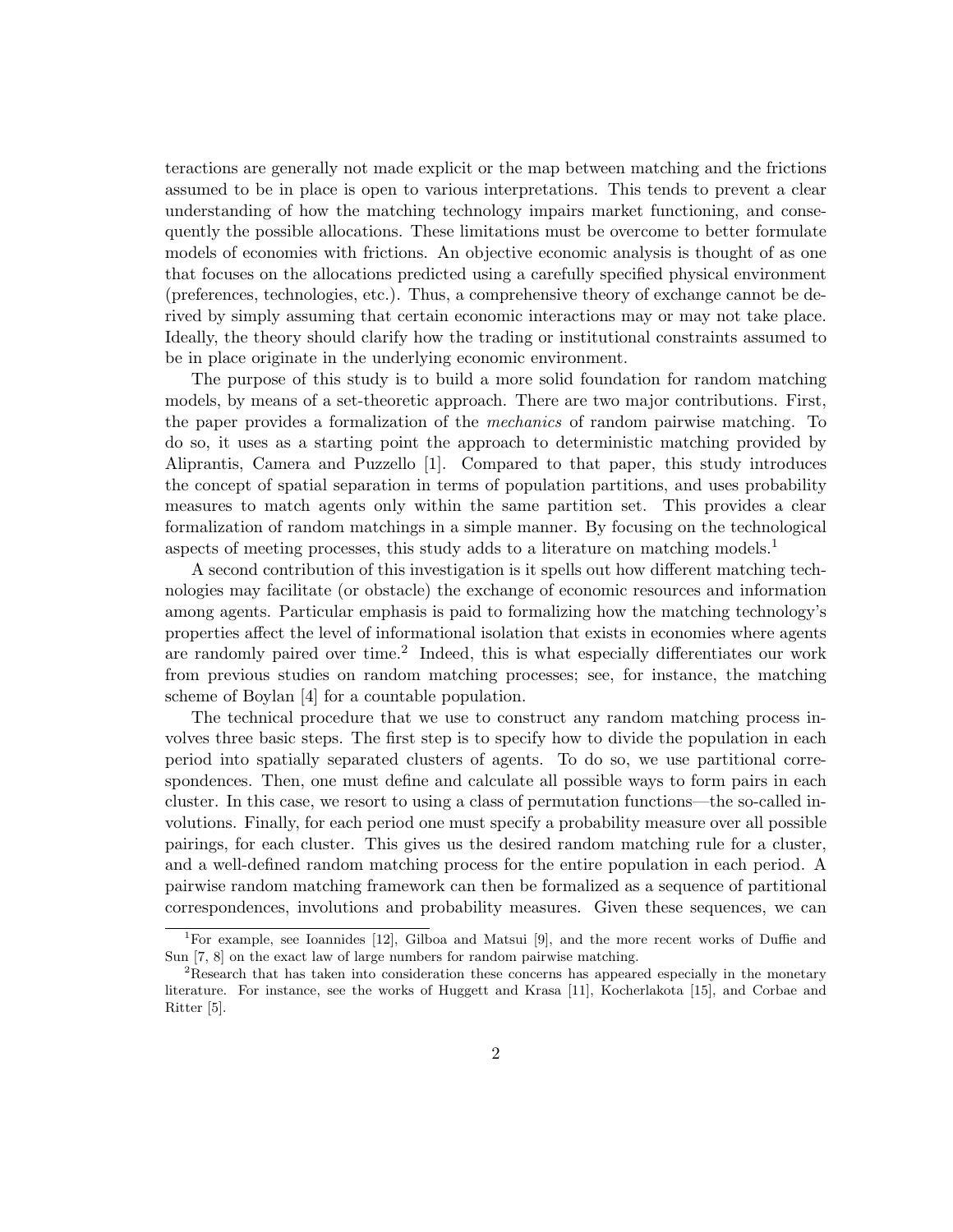then explicitly specify matching histories, and therefore we can formalize the degree of informational isolation that exists among agents.

The paper is organized as follows. Section 2 introduces the mathematical background. Sections 3 and 4 discuss pairwise random matching in a single period and over time and characterize matching mechanisms according to the degree of informational isolation they can sustain. Section 5 demonstrates how random matching economies can be constructed in which traders are completely anonymous. Section 6 presents an application of our theoretical construct to random matching models of money. Section 7 concludes.

### **2 Mathematical Background**

If *A* is an arbitrary set, then |*A*| denotes its cardinality. As usual,  $|A| = \mathcal{N}_0$  means that *A* is countable and  $|A| = c$  indicates that the cardinality of *A* is the continuum. If *A* is a union of a pairwise disjoint family of sets  $\{A_i\}_{i\in I}$ , then we denote it by  $A = \bigsqcup_{i\in I} A_i$ . If  $A = \bigsqcup_{i \in I} A_i$ , then we say that the family  $\{A_i\}_{i \in I}$  **partitions** the set *A*.

**Definition 1.** A *correspondence*  $\psi$  from a set X to a set Y assigns to each x in X a subset  $\psi(x)$  of *Y*. We write  $\psi: X \rightarrow Y$  to distinguish a correspondence from a function.

We use the correspondence concept since we intend to divide a population *X* into separate clusters of agents. To do so, we focus on correspondences with  $X = Y$ , that is  $\psi: X \longrightarrow X$ . Furthermore, to formalize the notion of spatial separation of clusters, we consider a special class of correspondences.

**Definition 2.** A correspondence  $\psi: X \to X$  is **partitional** if (a)  $x \in \psi(x)$  for every  $x \in X$ , and (b) whenever  $y \in \psi(x)$ , then  $\psi(y) = \psi(x)$ . If, in addition,  $|\psi(x)| = k$  for all  $x \in X$ , then we say that  $\psi$  is *k*-**partitional.** 

This definition mirrors the one in [17, p. 68]. It states that an agent *x* always belongs to the cluster  $\psi(x)$  and any two clusters either coincide or are disjoint.<sup>3</sup> One can interpret this as meaning that there is spatial separation among clusters. To see this note that, by (b), if some agent *y* belongs to  $\psi(x)$ , then *x* and *y* must be in the same cluster.

We use a correspondence  $\psi$  to partition the population into subsets of spatially separated groups of agents, called clusters. Whether and how agents in a cluster can interact with each other, depends on the matching rule. To formalize this, we use permutations. A **permutation** of a non-empty set X is a one-to-one function  $\phi$  from X onto X. If X is a finite set, say  $X = \{x_1, x_2, \ldots, x_k\}$ , then a permutation  $\phi$  on X is a matrix

$$
\phi = \left( \begin{array}{cccc} x_1 & x_2 & \dots & x_k \\ y_1 & y_2 & \dots & y_k \end{array} \right) ,
$$

<sup>&</sup>lt;sup>3</sup>If  $z \in \psi(x) \cap \psi(y)$ , then  $\psi(z) = \psi(x)$  since  $z \in \psi(x)$  and  $\psi(z) = \psi(y)$  since  $z \in \psi(y)$ . Thus,  $\psi(x) = \psi(y).$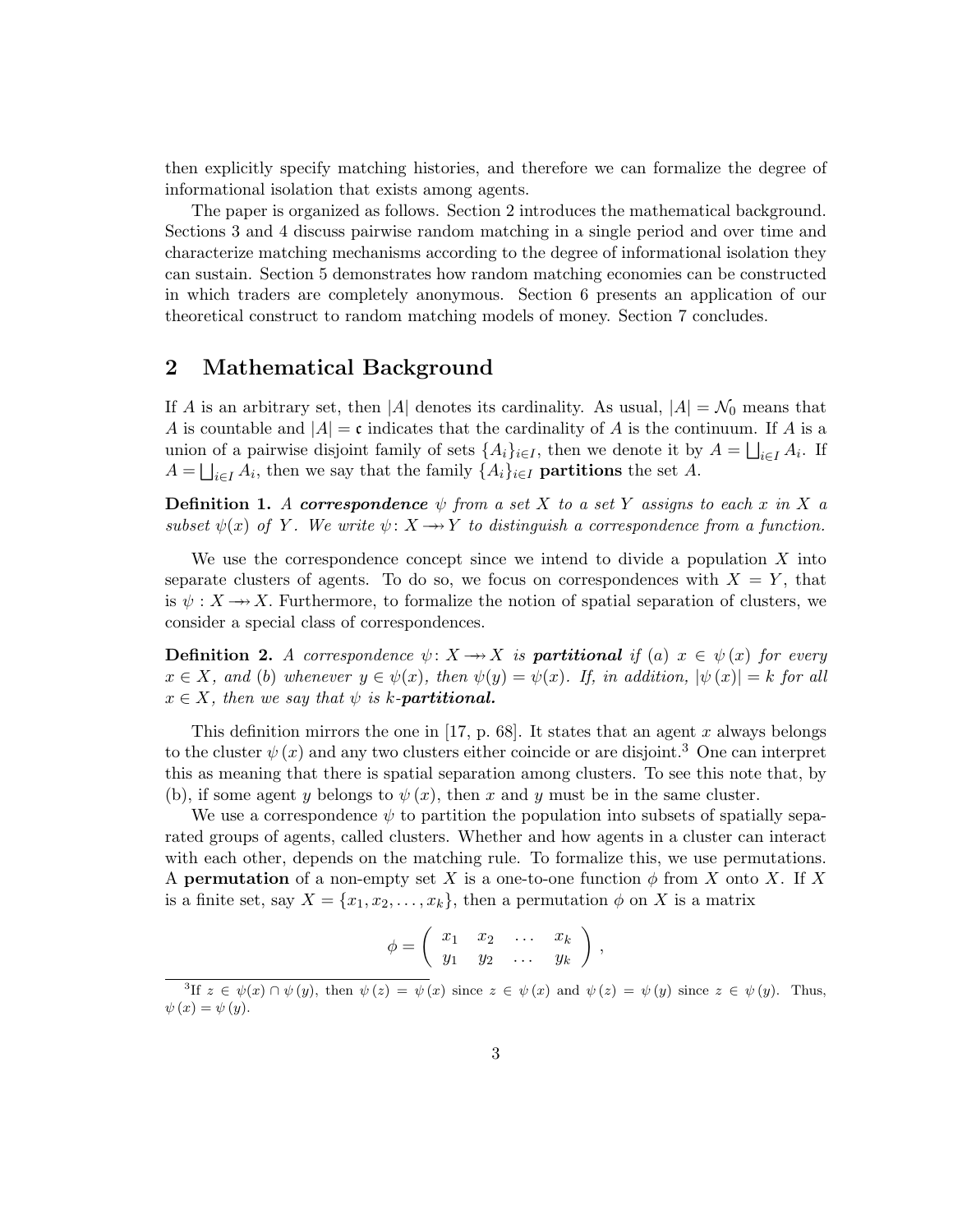where  $y_j = \phi(x_j) \in X$  and  $y_j \neq y_i$  if  $i \neq j$ . If  $\phi$  is such that  $\phi^2 = \phi \circ \phi = I$  on X, that is, if the function  $\phi$  composed with itself is the identity function, then  $\phi$  is called an **involution**; see [19]. Involutions formalize the concept of bilateral matchings.

## **3 Random Matching in a Period**

In this section, we discuss how to match agents randomly in any representative period. Thus, we omit the time subscript. We adopt a procedure that involves three separate steps. First, using partitional correspondences, we specify how to divide the population into spatially separated clusters of agents. Then, using involutions, we define and calculate all possible ways to form pairs in each cluster. Finally, for each cluster, we specify a probability measure over all possible pairings. This gives us the desired random matching rule for a cluster and a random matching process for the population.

#### **3.1 Step 1: Spatial separation using clustering rules**

Since we want to deal with matches that are separated in space, we start by formalizing the notion of spatial separation. To achieve this, we introduce the concept of a *k*-clustering rule to divide the population *X* into clusters of *k* individuals each. Later, we will formalize a notion of spatial separation for these clusters.

**Definition 3.** A *k*-*clustering rule* for a population *X* is a *k*-partitional correspondence  $\psi: X \longrightarrow X$ . We call  $\psi(x)$  the **cluster** of *x*.

Every *k*-clustering rule  $\psi$  induces a partition on the population *X* by selecting *k* agents at a time that are placed in separate groups. That is,  $\psi$  partitions *X* into 'slices' or equivalence classes.<sup>4</sup> The family of equivalence classes is denoted  $\{X_s\}_{s\in S}$ , where *S* is the index set of all slices. In other words, for each  $s \in S$  there exists some  $x \in X$  such that  $\psi(x) = X_s$ . For instance, if  $X = \{a, b, c, d\}$  and  $\psi$  generates the clusters  $\psi(a) = \psi(b)$  ${a, b}$  and  $\psi(c) = {c, d}$ , then  $S = {1, 2}$  where  $X_1 = {a, b}$  and  $X_2 = {c, d}$ .

The natural question at this point is whether we can construct clustering rules on any set. It turns out that not all populations can be partitioned according to a *k*-clustering rule. The next result establishes a basic condition under which this can be done: it requires to partition the population *X* into *k* subsets of identical cardinality.

<sup>4</sup>We note that given any partition, there is exactly one equivalence relation on *X* from which it is derived. An **equivalence relation** on a set *X* is a binary relation  $\sim$  on *X* satisfying the following three properties: (1) (Reflexivity)  $x \sim x$  for every  $x \in X$ ; (2) (Symmetry) If  $x \sim y$ , then  $y \sim x$ ; and (3) (Transitivity) If  $x \sim y$  and  $y \sim z$ , then  $x \sim z$ . Given an equivalence relation  $\sim$  on a set X and an element  $x \in X$ , the **equivalence class** of *x* is the subset of *X* defined by  $[x] = \{y \in X : y \sim x\}$ . Note that  $x \in [x]$ for all  $x \in X$ , and any two equivalence classes are either disjoint or equal. Given an equivalence relation on *X*, the collection of all equivalence classes determined by ∼ is a partition of *X*. Thus, studying equivalence relations is equivalent to studying partitions.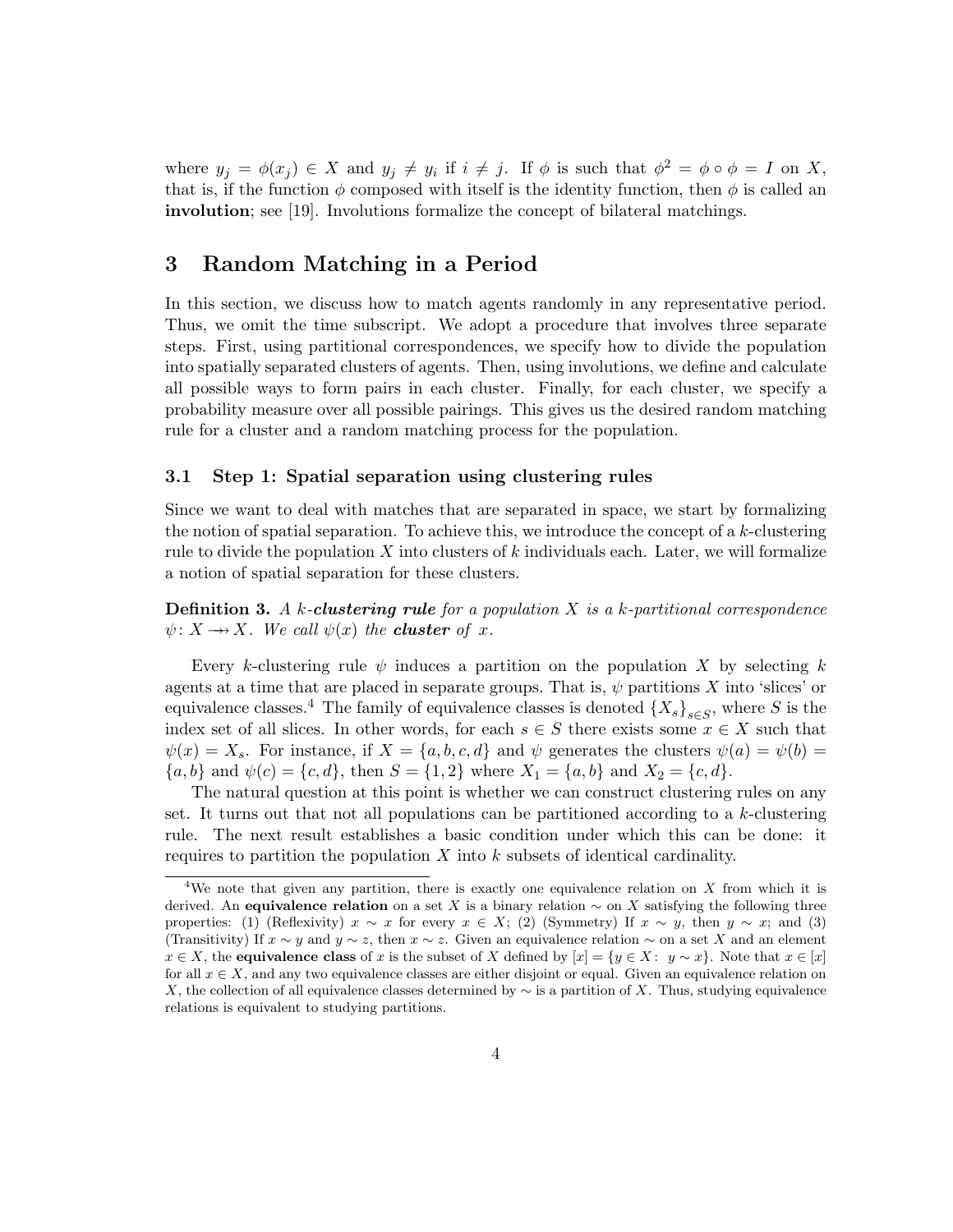**Theorem 4 (Existence of clustering rules).** If  $A_1, A_2, \ldots, A_k$  are pairwise disjoint sets having the same cardinality and  $X = \bigsqcup_{i=1}^{k} A_i$ , then there exists a *k*-partitional correspondence  $\psi: X \to X$ . In particular,  $\psi$  can be chosen so that for each  $x \in X$  the set  $\psi(x)$ consists of *k*-elements one from each set *A*i.

*Proof.* Since the sets  $A_i$  have the same cardinality, for each  $i = 1, \ldots, k - 1$ , we can find a function  $f_i: A_i \to A_{i+1}$  which is one-to-one and surjective (onto). We claim the following: If  $2 \leq j \leq k$  and  $x \in A_j$ , then there exists a unique element  $r_x \in A_1$  (called the **root** of *x*) such that  $x = f_{j-1}f_{j-2}\cdots f_1(r_x)$ . Indeed, note that the element  $r_x = (f_1^{-1}\cdots f_{j-1}^{-1})(x)$ satisfies the desired property. That is:

If 
$$
x = f_{j-1}f_{j-2} \cdots f_1(x_1)
$$
, where  $x_1 \in A_1$  and  $2 \le j \le k$ , then  $r_x = x_1$ . (\*)

The uniqueness of  $r_x$  should be obvious. If  $x \in A_1$ , then we let  $r_x = x$ .

Next, define  $\psi: X \to X$  by  $\psi(x) = \{r_x, f_1(r_x), f_2f_1(r_x), \ldots, f_{k-1}f_{k-2} \cdots f_1(r_x)\}.$  It should be clear that  $\psi(x)$  contains *k* elements such that  $\psi(x) \cap A_i$  is a singleton for each  $j = 1, 2, \ldots, k$ . That is,  $\psi(x)$  consists of all elements of X that have  $r_x$  as their root. (Clearly,  $x \in \psi(x)$  and  $\psi(x)$  consists exactly of one element from each  $A_i$ .) To prove that  $\psi$  is a *k*-partitional correspondence, it remains to be shown that if  $y \in \psi(x)$ , then  $\psi(y) = \psi(x)$ . There are two cases to consider:

(1)  $y = r_x \in A_1$ . In this case, we have  $r_y = r_x$ , and so

$$
\psi(y) = \{r_y, f_1(r_y), \dots, f_{k-1}f_{k-2} \cdots f_1(r_y)\}
$$
  
= 
$$
\{r_x, f_1(r_x), \dots, f_{k-1}f_{k-2} \cdots f_1(r_x)\} = \psi(x) .
$$

(2)  $y \neq r_x$ . Here we have  $y = f_{j-1}f_{j-2} \cdots f_1(r_x)$  for some  $2 \leq j \leq k$ . This, in conjunction with  $(\star)$ , yields  $r_y = r_x$ . Thus, as above,  $\psi(y) = \psi(x)$ . and the proof is finished.

This completes the proof.  $\blacksquare$ 

An illustration of the clustering rule described in Theorem 4 is shown in Figure 1.



**Figure 1**: The *k*-clustering rule of Theorem 4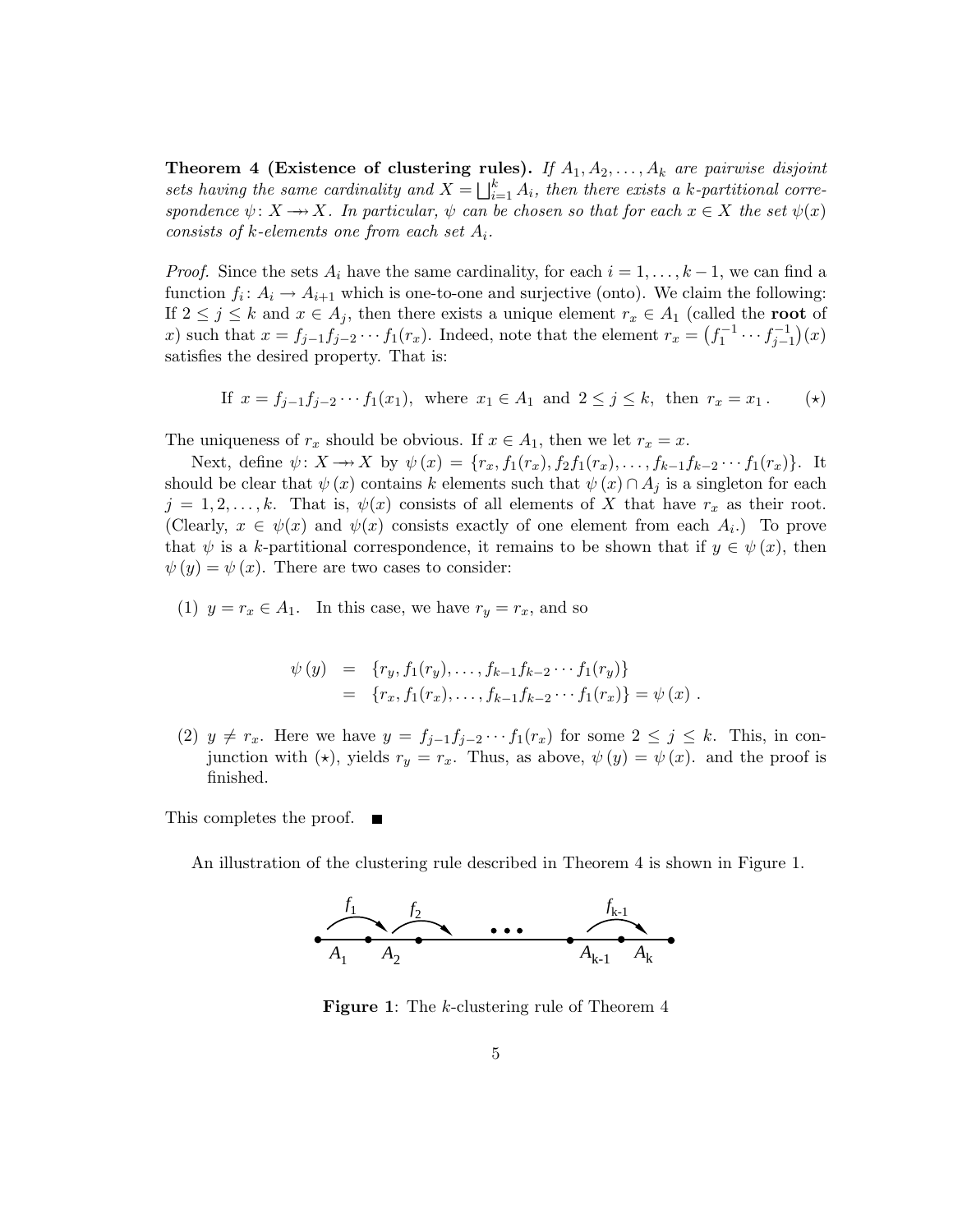We note that *k*-clustering rules, if they exist, are not necessarily unique. This is due to the flexibility in the selection of agents from each of the *k* sets which define the partition. Clearly, we have many choices over the functions  $f_i$ ,  $1 \leq i \leq k-1$ , as long as they are one-to-one and onto. A different *k*-partitional correspondence is generated by a different choice of any of the *f*i.

What if the population *X* cannot admit *k*-clustering rules? Then, we can 'normalize' *X* (as long as it has at least *k* agents) so that a *k*-clustering rule can be constructed on a subset of X. The remaining agents are assigned to clusters of one agent each.

**Corollary 5.** Let  $X = (\bigsqcup_{i=1}^k A_i) \bigsqcup A_0 = Y \bigsqcup A_0$ , where  $A_0, A_1, \ldots, A_k$  are nonempty pairwise disjoint sets and  $A_1, \ldots, A_k$  have the same cardinality. Then we can construct a partitional correspondence  $\psi: X \rightarrow X$  such that (*i*)  $\psi$  on *Y* is *k*-partitional, and (*ii*)  $\psi$  on *A*<sup>0</sup> is 1-partitional.

Notice that we can always partition an infinite population *X* as in Corollary 5. Now that we know how to group an arbitrary population *X* into clusters of agents, we study how to pair agents in each cluster. In this way, we can also formalize a notion of spatial separation for any economy.

#### **3.2 Step 2: Bilateral matching using involutions**

Suppose we have divided the population *X* according to  $\psi$  into the clusters  $\{X_s\}_{s\in S}$ . We want to pair agents only within each cluster  $X_s$ . To do so, we use involutions to define bilateral matching rules on any set  $\Omega$ .

#### **Definition 6.** A **bilateral matching rule** for a set of agents  $\Omega$  is an involution of  $\Omega$ .

Recall that a permutation of  $\Omega$  is any one-to-one and onto function  $\phi$  on  $\Omega$ . This means that any permutation can assign an agent to himself. However, such a permutation need not be consistent with the idea of bilateral matching. For example, if  $\Omega = \{a, b, c\}$ , then a permutation may assign *a* to *b*, *b* to *c*, and *c* to *a*, which clearly is not a matching. Therefore, we need the "involution" restriction: the inverse of the permutation  $\phi$  must coincide with itself or  $\phi^2 = I$ .

Now that we know what is a bilateral matching rule, we have a very natural way to formalize the notion of spatial separation in the economy.

#### **Definition 7.** A *spatially separated economy* is a triplet  $(X, \psi, \phi)$  such that:

- (a)  $\psi: X \longrightarrow X$  is a *k*-clustering rule on X, and
- (b)  $\phi: X \to X$  is a bilateral matching rule that leaves each cluster  $X_s$  invariant, that is,  $\phi(X_s) \subseteq X_s$  for each  $s \in S$ .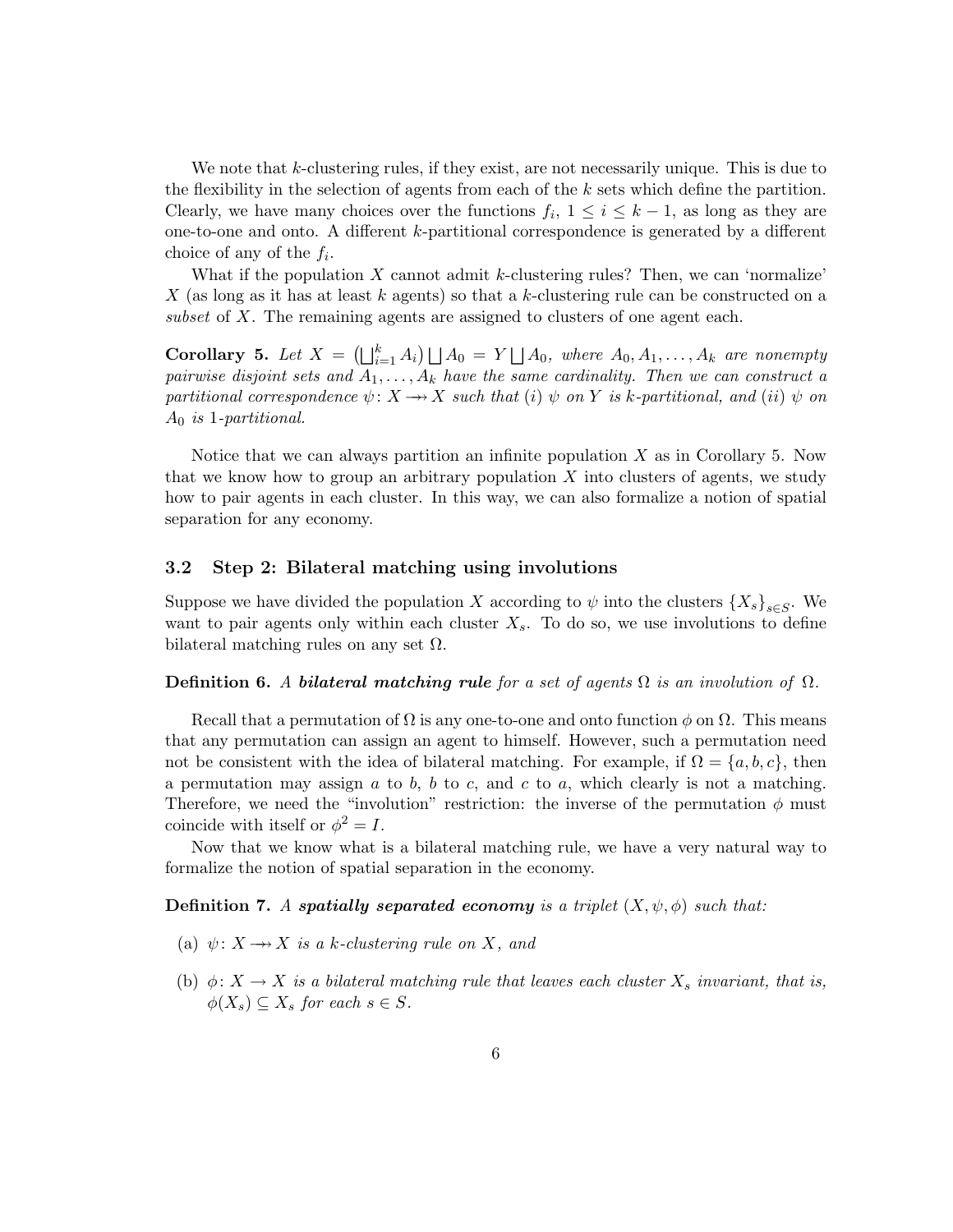Clusters of agents are spatially separated if an agent *y* belonging to a cluster  $\psi(x)$ can only meet an agent who also belongs to  $\psi(x)$ . A bilateral matching rule does not necessarily match every agent to someone else, in his own cluster. We say that a bilateral matching rule on  $\Omega$  is **exhaustive** if no agent in  $\Omega$  is unmatched, that is if  $\phi(\omega) \neq \omega$  for all  $\omega \in \Omega$ . Of course, several bilateral matching rules exist—exhaustive or not. Thus, it is natural to ask how many possible pairings of the  $k$  agents in  $\Omega$  can be accomplished.

**Definition 8.** The collection of all bilateral matching rules on  $\Omega$  is denoted  $\mathcal{B}(\Omega)$ .

For the rest of this paper,  $\Omega = {\omega_1, \ldots, \omega_k}$  will denote a finite set of *k* agents. Notice that  $\mathcal{B}(\{\omega_1,\ldots,\omega_k\})$  consists of all possible ways in which the *k* agents in  $\Omega$  can be bilaterally arranged—either by pairing them with someone else or with themselves. Since the cardinality of the set of all possible permutations of  $\Omega$  is *k*! and  $\mathcal{B}(\Omega)$  is a subset of the set of all permutations, it follows that  $\mathcal{B}(\Omega)$  is also a finite set whose cardinality is less than *k*!. The number of possible bilateral matching rules in  $\Omega$  can be determined recursively as follows.

**Lemma 9.** If  $\ell_k = |\mathcal{B}(\Omega)|$  is the number of all possible bilateral matching rules on a set  $\Omega$  with *k* agents, then  $\ell_1 = 1$ ,  $\ell_2 = 2$ , and  $\ell_{k+1} = \ell_k + k\ell_{k-1}$  for  $k \geq 2$ .

Proof. It is obvious there is only one way to arrange one agent and two ways to arrange two agents. Thus  $\ell_1 = 1$  and  $\ell_2 = 2$ . Now, suppose we have  $k + 1 \geq 3$  agents in a cluster. There are two possibilities: (1) agent  $k+1$  is matched to himself, and (2) agent  $k+1$ is matched to someone else. In case (1), according to the definition of possible bilateral matching rules, the remaining k agents can be matched in  $\ell_k$  different ways. In case (2) agent *k* + 1 can be matched to any one of the other *k* agents. The remaining *k* − 1 agents can be matched in  $\ell_{k-1}$  different possible ways. Therefore  $\ell_{k+1} = \ell_k + k\ell_{k-1}$ . ■

We can also calculate the number of possible exhaustive bilateral matching rules for a cluster of *k* agents.

**Lemma 10.** Let  $n_k$  and  $e_k$  denote the number of possible non-exhaustive and exhaustive bilateral matching rules on a set  $\Omega$  of  $k \geq 2$  agents. Then:

- (a)  $n_1 = 1$ ,  $n_2 = 1$  and  $n_{k+1} = \ell_k + kn_{k-1}$  for  $k \geq 2$ .
- (b)  $e_1 = 0$ ,  $e_2 = 1$  and  $e_{k+1} = ke_{k-1}$  for  $k \ge 2$ .

Furthermore,  $e_{2k+1} = 0$  and  $e_{2k} = \frac{(2k)!}{2^k k!}$  for  $k = 1, 2, 3, \ldots$ .

*Proof.* It is obvious that  $n_1 = n_2 = 1$  since in both cases only the identity is nonexhaustive. If  $k \geq 2$ , then there are two possibilities: agent  $k+1$  is matched to himself or to someone else. In the first case the remaining  $k$  agents can be paired in  $\ell_k$  different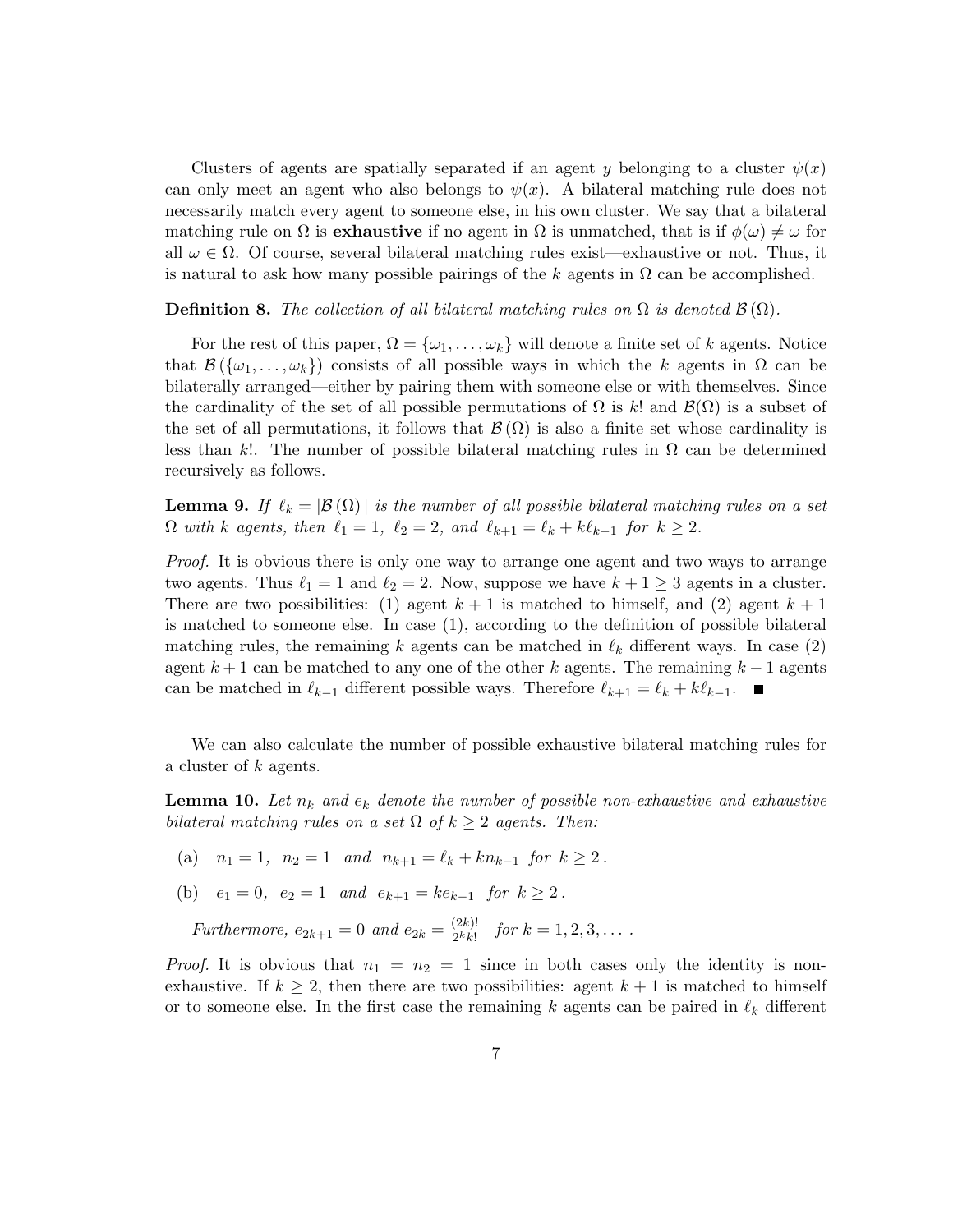ways. Otherwise, agent  $k+1$  can be paired to any of the  $k$  agents and the remaining  $k-1$  agents can be paired in  $n_{k-1}$  different possible non-exhaustive ways. Therefore  $n_{k+1} = \ell_k + kn_{k-1}.$ 

Now notice that the number of possible exhaustive pairings is just the difference between the total number of possible pairings and the number of all possible non-exhaustive pairings. Thus, we have  $e_1 = \ell_1 - n_1 = 0$  and  $e_2 = \ell_2 - n_2 = 1$ . Also,

$$
e_{k+1} = \ell_{k+1} - n_{k+1} = k(\ell_{k-1} - n_{k-1}) = ke_{k-1}.
$$

The latter, in conjunction with  $e_1 = 0$ , implies that  $e_{2k+1} = 0$  for  $k = 1, 2, 3, \ldots$ . By induction, it is easy to see that  $e_{2k} = \frac{(2k)!}{2^k k!}$ . If  $k = 1$ , then clearly  $e_2 = \frac{2!}{2 \times 1!} = 1$ . For the induction step, assume that  $e_{2k} = \frac{(2k)!}{2^k k!}$  is true for  $k \geq 1$ , then we have to show it is true for  $k + 1$ . To see this, note that using the recursive formula for  $e_{k+1}$  we have  $e_{2(k+1)} = (2k+1)e_{2k} = (2k+1)\frac{(2k)!}{2^k k!} = \frac{(2k+2)!}{2^{k+1}(k+1)!}.$ 

As an example, let  $k = 3$  and  $\Omega = \{a, b, c\}$ . Then the number of all possible pairings (i.e., bilateral matching rules) is  $\ell_3 = n_3 = 4$ . The set consisting of all bilateral matching rules is  $\mathcal{B}(\{a, b, c\}) = \{\phi_1, \phi_2, \phi_3, \phi_4\},\$  where

$$
\phi_1=\left(\begin{array}{ccc}a&b&c\\b&a&c\end{array}\right),\ \ \phi_2=\left(\begin{array}{ccc}a&b&c\\a&c&b\end{array}\right),\ \ \phi_3=\left(\begin{array}{ccc}a&b&c\\c&b&a\end{array}\right),\ \ \phi_4=\left(\begin{array}{ccc}a&b&c\\a&b&c\end{array}\right).
$$

That is, there are four possible ways to pair the agents *a, b* and *c.* We can leave them unmatched, which is the permutation  $\phi_4$  or we can form pairs leaving one agent unmatched according to  $\phi_1$ ,  $\phi_2$  and  $\phi_3$ . What is interesting is that (as the next table demonstrates) even for relatively small clusters of agents the number of possible pairings is very large.

| $\boldsymbol{k}$ | $\ell_k$       | $n_k$          | $e_k$            |
|------------------|----------------|----------------|------------------|
| 1                | 1              | 1              | $\left( \right)$ |
| $\overline{2}$   | $\overline{2}$ | 1              | 1                |
| 3                | 4              | 4              | 0                |
| 4                | 10             | 7              | 3                |
| 5                | 26             | 26             | $\left( \right)$ |
| 6                | 76             | 61             | 15               |
| 7                | 232            | 232            | 0                |
| 8                | 764            | 659            | 105              |
|                  |                |                |                  |
| 20               | 23,758,664,096 | 23,103,935,021 | 654,729,075      |

An immediate consequence is that we can generate a very large number of possible pairings despite the use of finite clusters of agents. This is very convenient, since it allows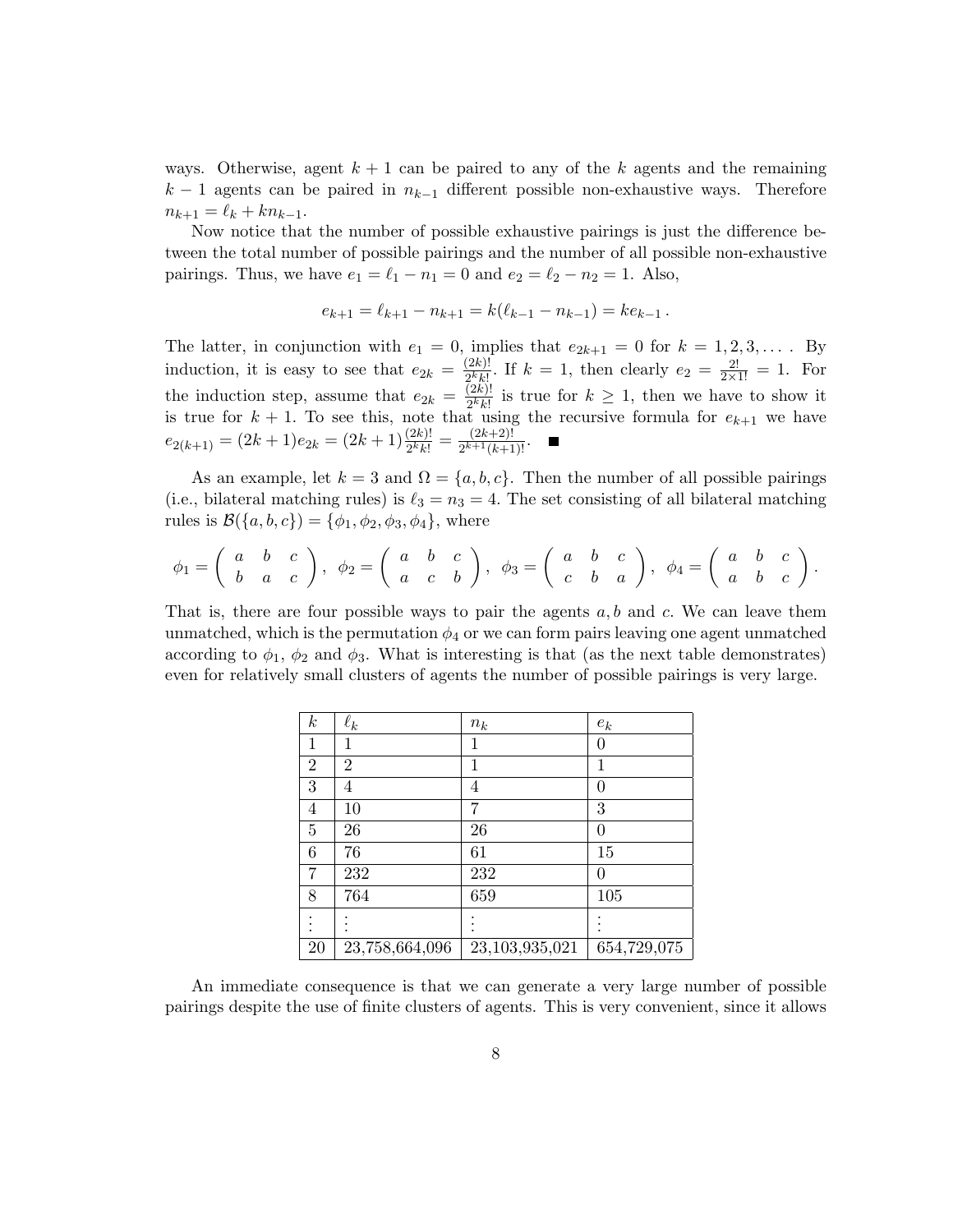us to construct bilateral matches that are random by selecting randomly one out of many possible pairings in each cluster. The mechanics of this are described in the sequel.

#### **3.3 Step 3: Random pairings using probability measures**

We start by formalizing a notion of a random matching.

**Definition 11.** A *stochastic bilateral matching rule* on  $\Omega = {\omega_1, \ldots, \omega_k}$  (or a *stochastic rule*) is simply a probability measure *f* on  $\mathcal{B}(\Omega)$ .

Using this formalization we now show how to construct random pairings on  $\Omega$ .

**Lemma 12.** Every stochastic rule *f* on a set  $\Omega = {\omega_1, \ldots, \omega_k}$  induces a probability *measure*  $F: \Omega \times \Omega \rightarrow [0, 1]$  *via the formula* 

$$
F(\omega_i, \omega_h) = \sum_{\{\phi \in \mathcal{B}(\Omega) : \omega_i = \phi(\omega_h)\}} f(\phi) = f(\{\phi \in \mathcal{B}(\Omega) : \omega_i = \phi(\omega_h)\}) .
$$

The measure *F* satisfies the following properties:

- (i) For all *i* and *h* we have  $F(\omega_i, \omega_h) = F(\omega_h, \omega_i)$ .
- (ii) For each fixed  $\omega_h \in \Omega$  we have  $\sum_{i=1}^k F(\omega_i, \omega_h) = 1$ .
- (iii) If *k* is odd, then  $F(\omega_i, \omega_i) > 0$  for some *i*.

Moreover,  $F$  defines a doubly stochastic matrix<sup>5</sup>

|            | $\omega_1$              | $\omega$                | $\omega_k$              |
|------------|-------------------------|-------------------------|-------------------------|
| $\omega_1$ | $F(\omega_1,\omega_1)$  | $F(\omega_1,\omega_2)$  | $F(\omega_1,\omega_k)$  |
| $\omega_2$ | $F(\omega_2,\omega_1)$  | $F(\omega_2,\omega_2)$  | $F(\omega_2,\omega_k)$  |
|            |                         |                         |                         |
| $\omega_k$ | $F(\omega_k, \omega_1)$ | $F(\omega_k, \omega_2)$ | $F(\omega_k, \omega_k)$ |

*Proof.* Part (i) follows from the fact that  $\omega_i = \phi(\omega_h)$  if and only if  $\omega_h = \phi(\omega_i)$ . To prove part (ii), fix  $\omega_h \in \Omega$  and note that  $\bigsqcup_{i=1}^k {\phi \in \mathcal{B}(\Omega) : \omega_i = \phi(\omega_h)} = \mathcal{B}(\Omega)$ . This implies

$$
\sum_{i=1}^{k} F(\omega_i, \omega_h) = \sum_{i=1}^{k} f(\{\phi \in \mathcal{B}(\Omega) : \omega_i = \phi(\omega_h)\}) = f(\mathcal{B}(\Omega)) = 1.
$$

To see (iii), observe that if *k* is odd, then for all  $\phi \in \mathcal{B}(\Omega)$  there exists some  $\omega_i \in \Omega$ such that  $\omega_i = \phi(\omega_i)$  and so  $\mathcal{B}(\Omega) = \bigcup_{i=1}^k {\phi \in \mathcal{B}(\Omega) : \omega_i = \phi(\omega_i)}$ . This implies that  $F(\omega_i, \omega_i) > 0$  holds true for some *i*.

<sup>5</sup>A non-negative real matrix is **doubly stochastic** if each row and column sums up to one.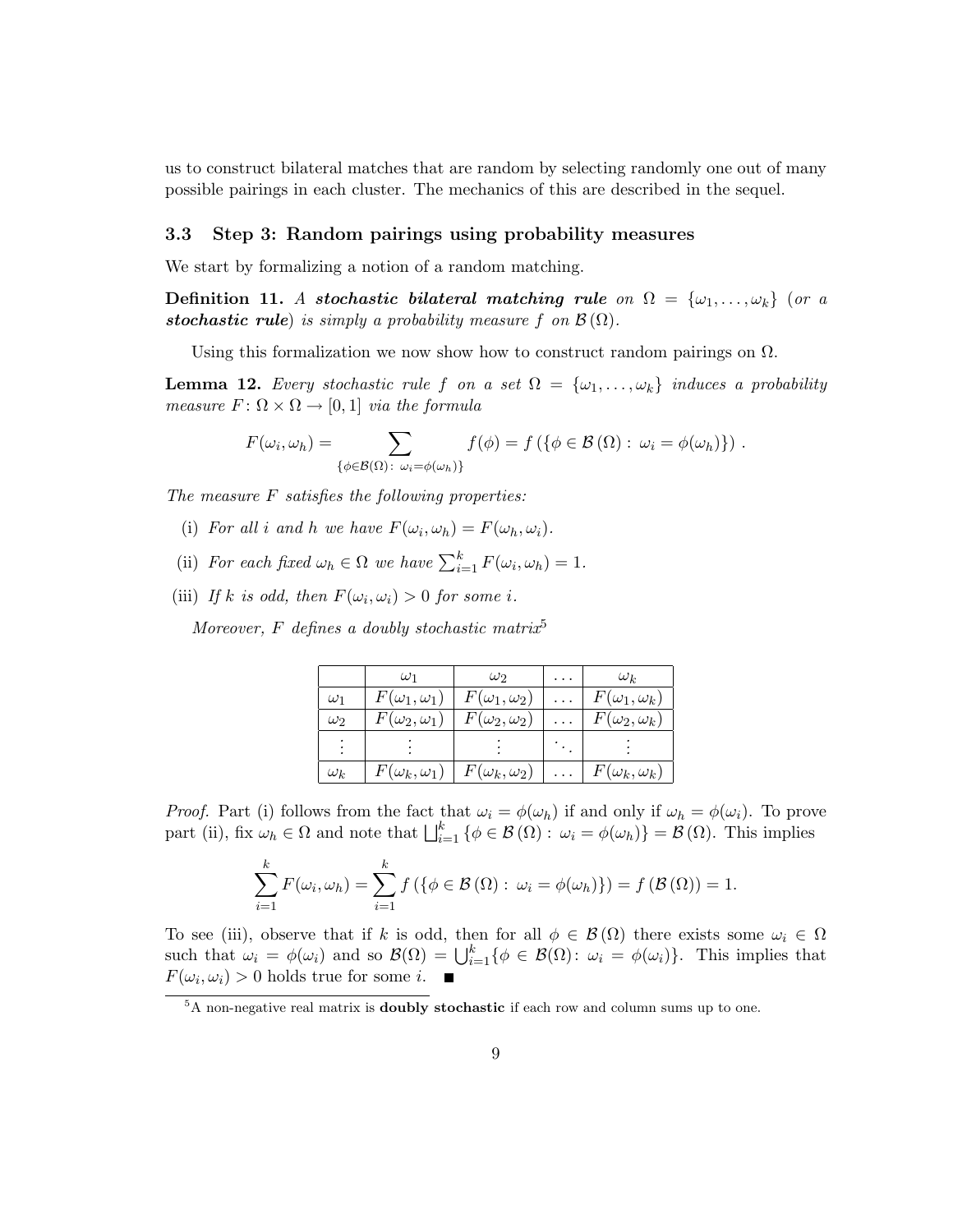A stochastic rule on  $\Omega$  selects with probability  $f(\phi)$  the pairings specified by the matching rule  $\phi \in \mathcal{B}(\Omega)$ . Since each  $\phi$  assigns every agent  $\omega_i \in \Omega$  to someone in  $\Omega$ , then we can calculate the probability that  $\omega_i$  meets  $\omega_h$ . To do so, note that each  $\phi$  in  $\mathcal{B}(\Omega)$  can be considered as an independent outcome. We define the probability of a match between  $\omega_i$  and  $\omega_h$  as  $F(\omega_i, \omega_h)$  and compute it by adding the probabilities  $f(\phi)$  associated to those outcomes in which  $\omega_i$  meets  $\omega_h$ . Looking across all possible pairings, this gives rise to the doubly stochastic matrix exhibited in the statement of Lemma 12. Clearly, from such a matrix we can always reconstruct the probability measure *f*.

Now that we know how to construct random pairings on any finite set of agents  $\Omega$ , we can formalize a notion of random matching for the entire population.

**Definition 13.** A *stochastic bilateral matching process* over a population *X* relative to a *k*-clustering rule  $\psi: X \longrightarrow X$  is a family  $\mathcal{F} = \{f_s\}_{s \in S}$  of probability measures, where  $f_s$  is a stochastic rule over  $\mathcal{B}(X_s)$  and  $\{X_s\}_{s\in S}$  is the collection of clusters induced by  $\psi$ .

Briefly, here is how we randomly pair agents. We start by using a clustering rule  $\psi$  to partition the population *X* into spatially separated clusters  $X_s$  of *k* agents each.<sup>6</sup> Once this is done, we find all possible ways to pair agents within each cluster  $X_s$ , which gives rise to the set  $\mathcal{B}(X_s)$ . Given this, we specify a probability measure over  $\mathcal{B}(X_s)$ , which is our stochastic rule. The collection of all such rules for  $\{\mathcal{B}(X_s)\}_{s\in S}$  is the stochastic bilateral matching process  $\mathcal{F}$ .<sup>7</sup> Thus,  $\mathcal{F}$  induces a family of probability measures  $\{F_s\}_{s\in S}$ satisfying the properties in Lemma 12. A single realization of this stochastic process generates a unique match of the population. We call a stochastic bilateral matching process F over the population X exhaustive, if  $F_s(\omega, \omega) = 0$  for all agents  $\omega \in X_s$  and all  $s \in S$ . Clearly, this cannot occur if the *k*-partitional correspondence  $\psi$  has *k* odd; see item (iii) in Lemma 12. Next we show how to construct mechanisms that pair agents randomly over time.

## **4 Random Matching Over Time**

Consider discrete time  $t = 0, 1, 2, \ldots$ . We start by having agents unmatched. We say that a sequence  $\Psi = {\psi_t}_{t=0}^{\infty}$  is a *k*-**clustering mechanism** if  $\psi_t$  is a *k*-clustering rule for the population *X* in every period  $t \geq 1$ . In this way, we can construct random bilateral matches over time by specifying a sequence of bilateral stochastic matching processes.

**Definition 14.** A *bilateral stochastic matching mechanism* (or a *stochastic mech***anism**) over a population *X* is a quadruplet  $(X, \Psi, \Phi, \mathcal{F})$ , where:

<sup>&</sup>lt;sup>6</sup>The index set *S* can be countable or uncountable. For example, if  $X = [0, 1]$  then there are infinitely many clusters of *k* agents, and *S* is uncountable. In fact, since a countable union of countable sets is countable it must be the case that  $|S| = \mathfrak{c}$ .

<sup>&</sup>lt;sup>7</sup>Since the clusters  $X_s$  are finite sets and we randomly pair agents only within the same cluster (spatial) separation), questions regarding measurability issues are irrelevant here.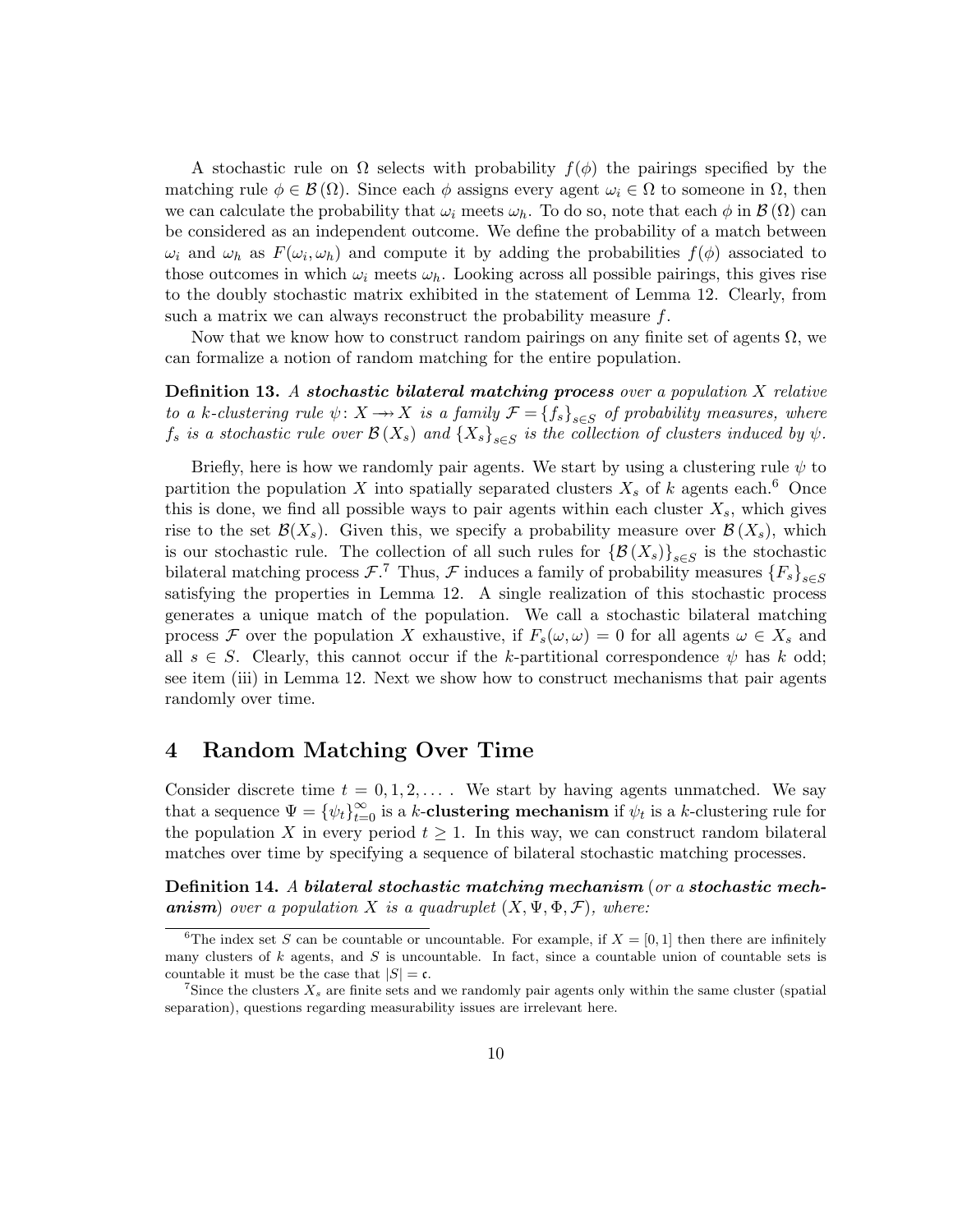- (i)  $\Psi$  *is a k*-clustering mechanism over X,
- (ii)  $\Phi = {\phi_t}_{t=0}^{\infty}$  is a sequence of bilateral matching rules on *X* such that the triplet  $(X, \psi_t, \phi_t)$  is a spatially separated economy for each *t*, and
- (iii)  $\mathcal{F} = {\{\mathcal{F}_t\}}_{t=0}^{\infty}$  is a sequence of stochastic bilateral matching processes such that:
	- (a)  $\mathcal{F}_0$  satisfies  $\phi_0(x) = x$  for each  $x \in X$ , and
	- (b)  $\mathcal{F}_t$  is a stochastic bilateral matching process for  $\psi_t$  for each  $t \geq 1$ .

The stochastic mechanism gives the probability that on each date  $t \neq 0$  an agent x gets matched to someone in his own cluster  $\psi_t(x)$ . Clearly, every agent meets some other agent in each period  $t \neq 0$  if  $\mathcal{F}_t$  is exhaustive in each  $t \neq 0$ . The collection of all deterministic bilateral matching mechanisms is a subset of all stochastic mechanisms, where  $\mathcal{F}_t$  induces a family of degenerate probability measures in each period.

It is convenient to call the agents in  $\psi_t(a)$  the **clustermates** of *a* in period *t*. Among these agents, there is only one agent  $\phi_t(a) \in \psi_t(a)$  who is the **partner** of *a* in period *t*. To account for the information that may be available in a match, we need to examine the agents' matching histories. To do so, one must keep track of the clusters to which paired agents belong on each date. We denote by  $P_t(a)$  the set of all clustermates of a (including *a* himself) in periods up to and including *t*. That is,

$$
P_t(a) = \bigcup_{\tau=0}^t \psi_\tau(a).
$$

While  $P_t(a)$  accounts for all agents that belonged to the same clusters to which *a* belonged, it excludes agents that were clustermates of *a*'s clustermates and partners, and so on. There is an easy way to keep track of all these 'indirect' connections among agents in a recursive manner. Denote by  $\Pi_t(a)$  the set of *a*'s past and current clusters, the clusters to which *a*'s current clustermates belonged in the past, and so on. That is, let

$$
\Pi_t(a) = \begin{cases} P_0(a) & \text{for } t = 0\\ \bigcup_{b \in \psi_t(a)} \Pi_{t-1}(b) & \text{for } t \ge 1. \end{cases}
$$

By an inductive argument, we can see that  $P_t(a) \subseteq \Pi_t(a)$  and, although  $\Pi_t(a)$  is a very large set, it is finite since it is a finite union of finite sets. Also,  $\Pi_t(a)$  does not include anyone who has been in a cluster with *a*'s partners (or clustermates) after these agents moved away from agent *a*.

Why do we need all this complex machinery? The reason is now that we know how to match agents over time, we want to be able to discuss how the matching technology in place affects the flow of information in the marketplace. That is, we want to make explicit how different matching mechanisms generate (or remove) obstacles to informational flows.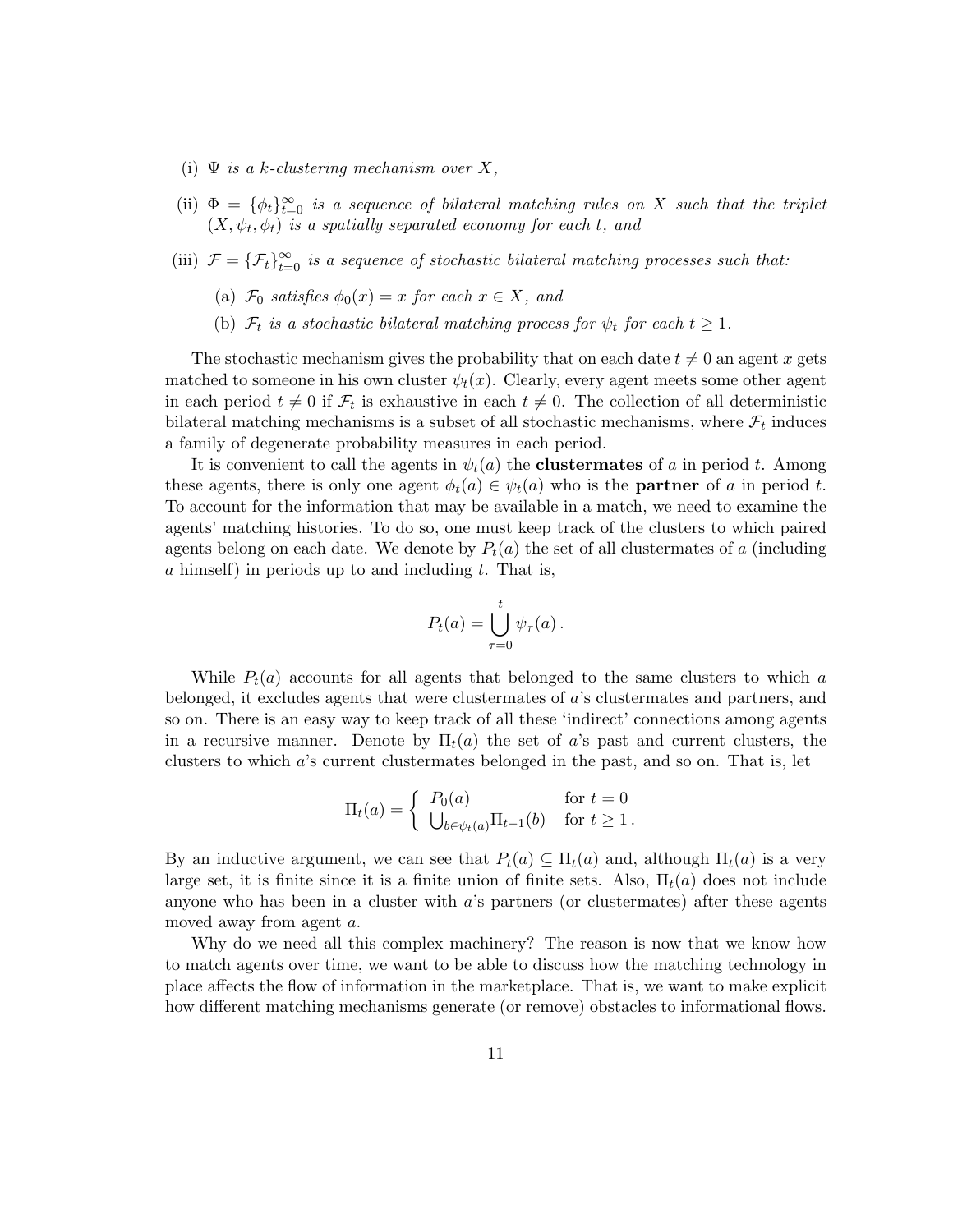This issue deals with the broadly defined notion of 'anonymity' in trade, which is often seen as a central assumption in several models of matching.<sup>8</sup> The question we need to answer at this point is the following: what does it exactly mean for matched agents to be anonymous? To formalize a notion of anonymity, we need to take two steps. First, we must know how to look into an agent's past. This was already done by introducing the sets  $P_t(a)$  and  $\Pi_t(a)$ , which trace the matching history of everybody, as in Kocherlakota [15]. Second, we need to formalize how these matching histories can be used to define the information that can be available to agent in a match. This will be done next.

**Definition 15.** A *k*-clustering mechanism  $\Psi$  on the population X is said to be:

- (1) **Eventually weakly anonymous**, if for each  $a \in X$  there is some  $t \geq 0$  such that
	- (i)  $\psi_{\tau'}(a) \cap \psi_{\tau}(a) = \{a\}$  for all  $\tau', \tau \geq t$  with  $\tau' \neq \tau$ , and
	- (ii)  $P_t(a) \cap [\bigcup_{\tau=t+1}^{\infty} \psi_{\tau}(a)] = \{a\}$ .
- (2) **Weakly anonymous**, if for all  $a \in X$ , all  $t \ge 0$  and all  $\tau \ne t$  we have

$$
\psi_t(a) \cap \psi_\tau(a) = \{a\} .
$$

(3) **Anonymous,** if for all  $a \in X$ , all  $t \ge 0$  and all  $b \in \psi_{t+1}(a)$  with  $b \ne a$  we have

$$
P_t(a) \cap P_t(b) = \emptyset.
$$

(4) **Strongly anonymous**, if for all  $a \in X$ , all  $t \ge 0$  and all  $b \in \psi_{t+1}(a)$  with  $b \ne a$  we have

$$
\Pi_t(a) \cap \Pi_t(b) = \emptyset.
$$

We say that a stochastic mechanism  $(X, \Psi, \Phi, \mathcal{F})$  is **eventually weakly anonymous**, if the *k*-clustering mechanism Ψ is eventually weakly anonymous. (Analogous properties can be defined for the other notions of anonymity*.*)

This definition allows us to consistently formalize the levels of informational isolation that can exist in the economy. As a rule, stronger degrees of anonymity provide stricter restrictions on the informational flows that can take place among agents.

The eventual weak anonymity notion captures the idea that the matching mechanisms may allow some agents to repeatedly interact only in the short run. After some period these agents will move out to different clusters. Under weak anonymity, instead, clusters cannot be formed with the same agents. It follows that if an agent *a* is paired to *b* on some date, then *a* and *b* have never met before and will never meet again. However, the

 ${}^{8}$ For instance, anonymity is a prominent feature in the foundations of the money literature (e.g., see Ostroy [18]) and the social norms literature (e.g., see Kandori [13]).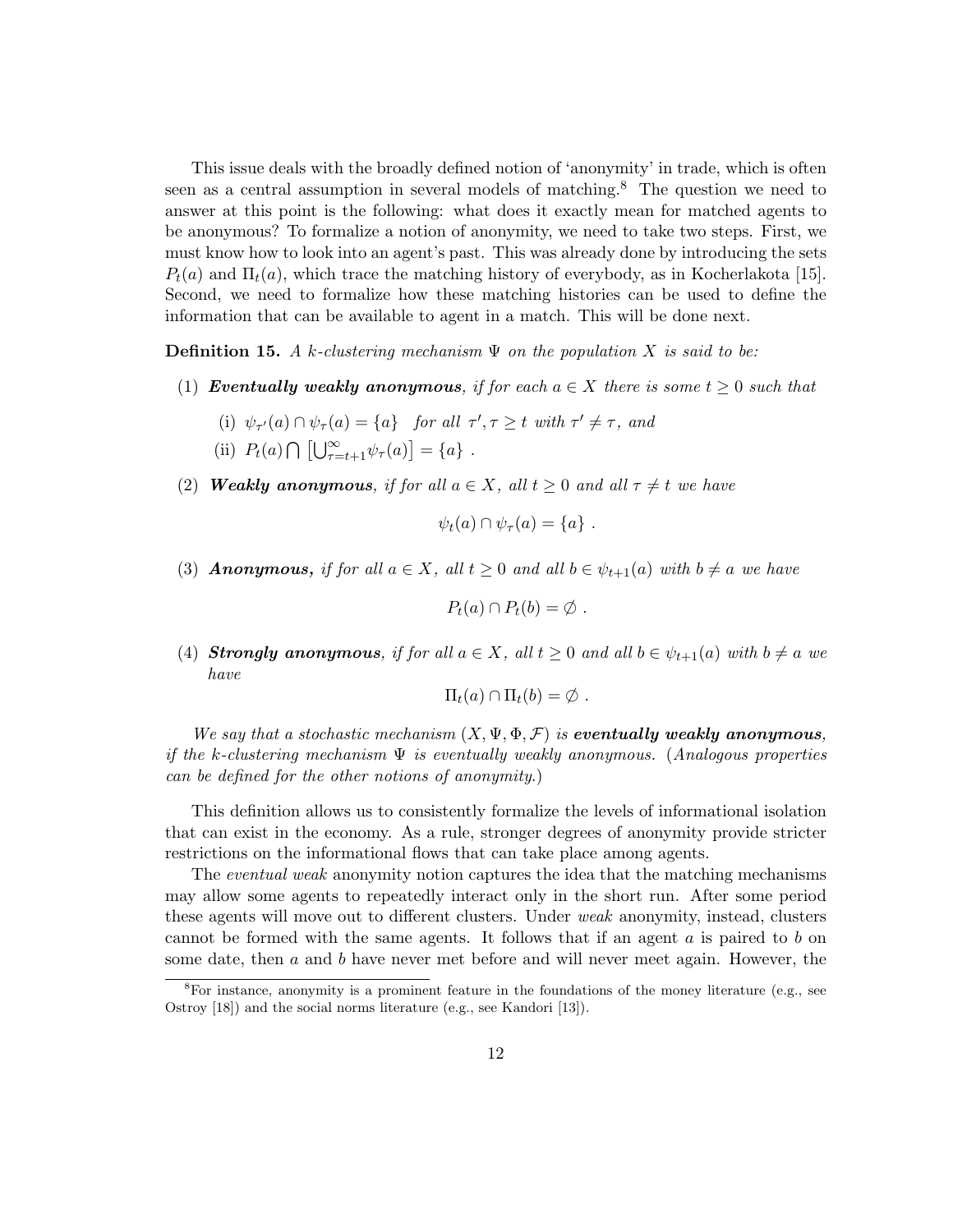possibility exists that *b* might have met either one of *a*'s past partners or one of *a*'s former clustermates. To remove these possibilities of direct or indirect linkages among agents, we need to add restrictions to the mechanics of matching. These are progressively formalized in the notions of anonymity and strong anonymity. Strong anonymity removes all possible direct and indirect links among agents who belong to the same cluster. This reflects a suggestion made by Kocherlakota [15]. What's more, strong anonymity rules out any future direct and indirect links among these agents and stronger degrees of anonymity imply weaker degrees of anonymity; see [1, Lemmas 8 an 9].

The central question at this point is whether random pairings exist that are strongly anonymous. That is to say, is it possible to construct a class of matching mechanisms that can ensure total informational isolation in every meeting? We provide an affirmative answer to this challenging question in the next section.

## **5 Constructing Anonymous Random Matches**

For anonymous matching mechanisms we need an infinite population *X*. At date  $t = 0$ , we partition *X* in a countable number of sets  $A_1, A_2, \ldots$  of identical cardinality.<sup>9</sup> Thus, we have an initial partition  $X = \bigsqcup_{n=1}^{\infty} A_n$ . Then, in each  $t \geq 1$  we divide *X* into clusters, building on this initial partition, using *k* sets at a time. To do this, we need to describe how to partition the population over time. The construction of these partitions—referred to as a **recursive block-partition**—is described by the recursive method illustrated below. (The brackets below indicate the partition sets.)

Period Block partition of the population *X*

$$
0 \t X = A_1 \sqcup A_2 \sqcup A_3 \cdots
$$
  
\n
$$
1 \t X = \langle A_1 \sqcup \cdots \sqcup A_k \rangle \sqcup \langle A_{k+1} \sqcup \cdots \sqcup A_{2k} \rangle \sqcup \cdots
$$
  
\n
$$
2 \t X = \langle A_1 \sqcup \cdots \sqcup A_{k^2} \rangle \sqcup \langle A_{k^2+1} \sqcup \cdots \sqcup A_{2k^2} \rangle \sqcup \cdots
$$
  
\n
$$
\vdots \t \vdots
$$
  
\n
$$
X = \bigcup_{n=1}^{\infty} \langle A_{(n-1)k^t+1} \sqcup A_{(n-1)k^t+2} \sqcup \cdots \sqcup A_{nk^t} \rangle
$$
  
\n
$$
= \bigcup_{n=1}^{\infty} \bigcup_{j=1}^{k^t} A_{(n-1)k^t+j}
$$
  
\n
$$
= \bigcup_{n=1}^{\infty} B_n^t = \langle B_1^t \sqcup \cdots \sqcup B_k^t \rangle \sqcup \langle B_{k+1}^t \sqcup \cdots \sqcup B_{2k}^t \rangle \sqcup \cdots
$$
  
\n
$$
= \bigcup_{n=1}^{\infty} \langle B_{kn-(k-1)}^t \sqcup \cdots \sqcup B_{kn}^t \rangle = \bigcup_{n=1}^{\infty} B_n^{t+1}
$$
  
\n
$$
\vdots
$$

<sup>9</sup>This means  $A_n$  can be countable or uncountable.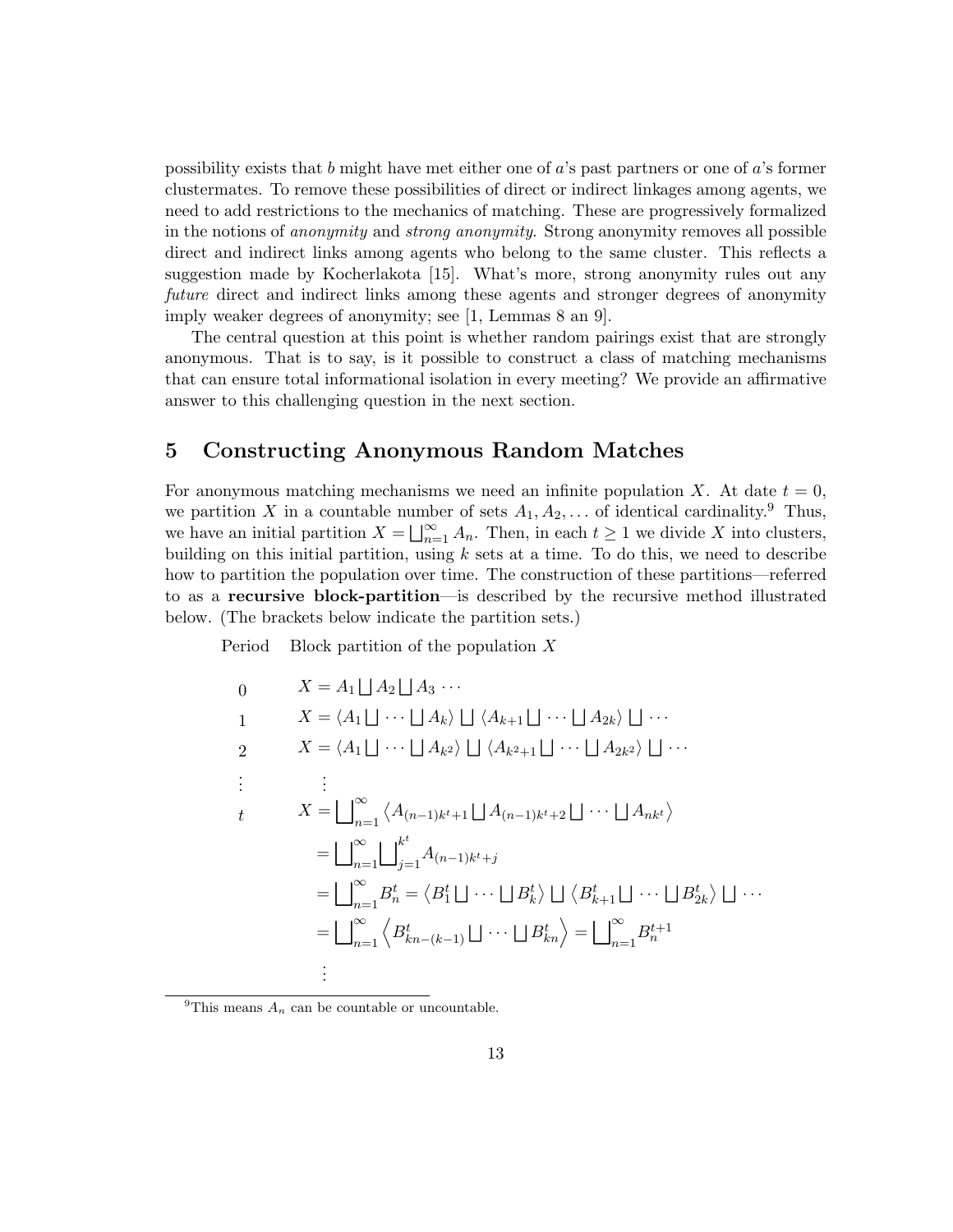where we have defined  $B_n^t = \bigsqcup_{j=1}^{k^t} A_{(n-1)k^t+j}$  for  $n = 1, 2, \ldots$  and  $t \ge 1$ . For example, for  $t = n = 1$  then  $B_1^1 = \bigsqcup_{j=1}^k A_j = \langle A_1 \bigsqcup \ldots \bigsqcup A_k \rangle$ .

It should be clear that for each  $t \geq 1$  the sets  $B_1^t, B_2^t, \ldots$  (called the **blocks** of the population in period *t*) are pairwise disjoint and have the same cardinality. Moreover,  $B_n^{t+1} = \left\langle B_{kn-(k-1)}^t \sqcup \cdots \sqcup B_{kn}^t \right\rangle$  holds for  $n = 1, 2 \ldots$  and  $t \ge 1$ , so that  $B_n^{t+1}$  is a union of *k* pairwise disjoint sets of identical cardinality. By Theorem 4, we can construct for each *n* and  $t \geq 1$  a *k*-clustering rule  $\psi_{n,t}: B_n^{t+1} \to B_n^{t+1}$  such that given any  $x \in B_n^{t+1}$  the set  $\psi_{n,t}(x)$  consists of *k* agents, one from each of the *k* blocks  $B_{kn-(k-1)}^t, \ldots, B_{kn}^t$ . For each *t* we have a *k*-clustering rule  $\psi_t^* : X \to X$  defined for each  $x \in B_n^{t+1}$  by

$$
\psi_t^*(x) = \psi_{n,t}(x) \, .
$$

We also let  $\psi_0^* = I$ , the identity on X.

**Definition 16.** Any *k*-clustering mechanism Ψ<sup>∗</sup> constructed as above is called *recursive block-invariant*.

Since spatial separation guarantees that on each date matches occur among agents that belong to the same cluster, it follows that the recursive block-invariant mechanisms ensure total informational isolation. Here is the result that formalizes this intuition.

**Theorem 17 (Existence of strong anonymity).** Every recursive block-invariant mechanism is strongly anonymous.

*Proof.* The proof will be based upon the following two properties. For each  $n = 1, 2, \ldots$ each  $t \geq 0$  and each  $0 \leq \tau \leq t$  we have:

- (1)  $\psi_{\tau}^{*}\left(B_{n}^{t+1}\right) = B_{n}^{t+1}$ , and
- (2)  $\Pi_{\tau}(x) \subseteq B_n^{t+1}$  for all  $x \in B_n^{t+1}$ .

The proof of (1) is by induction on *t*. For  $t = 0$  it is obvious that  $\psi_0^* (B_n^1) = B_n^1$  for all *n*, since by our definition  $\psi_0^*(x) = \{x\}$  for all  $x \in X$ . Therefore, for the induction step, assume that for some  $t \geq 0$  we have  $\psi_{\tau}^{*}(B_{n}^{t+1}) = B_{n}^{t+1}$  for all *n* and all  $0 \leq \tau \leq t$ . We want to prove that for any given *n* we have  $\psi_{\tau}^{*}(B_{n}^{t+2}) = B_{n}^{t+2}$  for each  $\tau = 0, 1, \ldots, t+1$ . Start by observing that by the induction hypothesis  $\psi^*_{\tau}(B^{t+1}_{n}) = B^{t+1}_{n}$  holds true for all  $\tau = 0, 1, \ldots, t$ . Now note that  $B_n^{t+2} = B_{kn-(k-1)}^{t+1} \cup \cdots \cup B_{kn}^{t+1}$ . But then for each  $\tau = 0, 1, \ldots, t$  we have

$$
\psi_{\tau}^*(B_n^{t+2}) = \psi_{\tau}^*\Big(\bigcup_{j=kn-(k-1)}^{kn} B_j^{t+1}\Big) = \bigcup_{j=kn-(k-1)}^{kn} \psi_{\tau}^*(B_j^{t+1})
$$

$$
= \bigcup_{j=kn-(k-1)}^{kn} B_j^{t+1} = B_n^{t+2}.
$$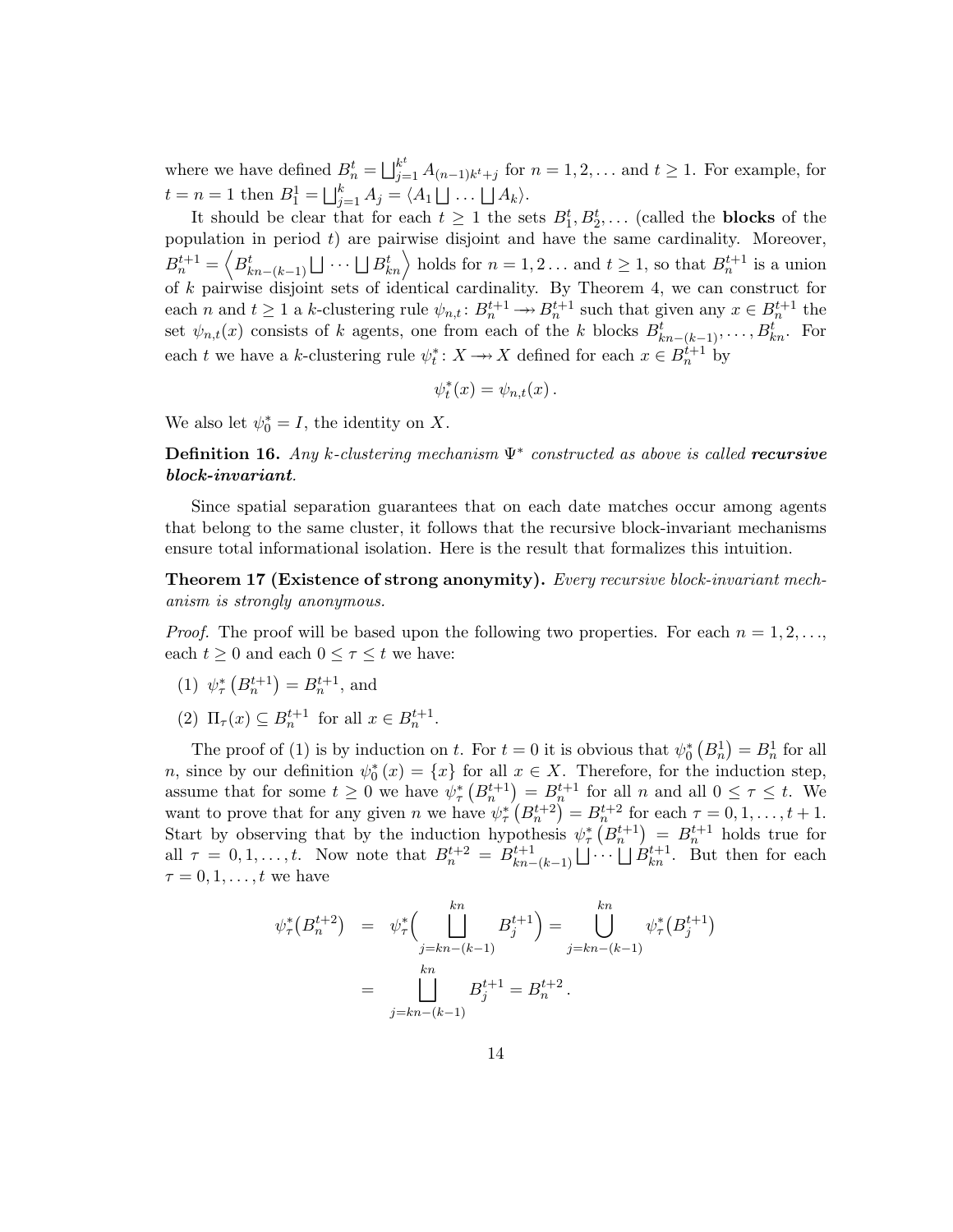Also, by definition  $\psi_{t+1}^* (B_n^{t+2}) = B_n^{t+2}$ . Therefore,  $\psi_{\tau}^* (B_n^{t+2}) = B_n^{t+2}$  holds true for each *n* and all  $\tau = 0, 1, \ldots, t + 1$ , and the validity of (1) has been established.

The proof of (2) is by induction on  $\tau$ . For  $\tau = 0$  notice that for each  $x \in B_n^{t+1}$  we have  $\Pi_0(x) = \{x\} \subseteq B_n^{t+1}$ . For the inductive step assume that for some  $0 \le \tau < t$  we have  $\Pi_{\tau}(x) \subseteq B_n^{t+1}$  for all  $x \in B_n^{t+1}$ . We must show that  $\Pi_{\tau+1}(x) \subseteq B_n^{t+1}$  for all  $x \in B_n^{t+1}$ .

 $\text{Fix } x \in B_n^{t+1}$ . From (1) we get  $\psi_{\tau+1}^*(B_n^{t+1}) = B_n^{t+1}$ , and so  $\psi_{t+1}^*(x) \subseteq B_n^{t+1}$ . Therefore, each element  $y \in \psi^*_{\tau+1}(x)$  belongs to  $B_n^{t+1}$ . But then our induction hypothesis yields  $\Pi_{\tau}(y) \subseteq B_n^{t+1}$  for each  $y \in \psi_{\tau+1}^*(x)$ , and so  $\Pi_{\tau+1}(x) = \bigcup_{y \in \psi_{\tau+1}^*(x)} \Pi_{\tau}(y) \subseteq B_n^{t+1}$ .

We are now ready to show that  $\Psi^*$  is strongly anonymous. To this end, assume that  $a, b \in X$  satisfy  $a \neq b$ , and  $b \in \psi_{t+1}^*(a)$  with  $t \geq 1$ . Since  $a \in X = \bigsqcup_{n=1}^{\infty} B_n^{t+1}$  there exists a unique natural number *n* such that  $a \in B_n^{t+1}$ . Since the correspondence  $\psi_{t+1}^*$  restricted to  $B_n^{t+2}$  is *k*-partitional, it follows that there exists some  $j \neq n$  such that  $b \in B_j^{t+1}$ . But then it follows from (2) that  $\Pi_t(b) \subseteq B_j^{t+1}$ . Using (2) once more we get  $\Pi_t(a) \subseteq B_n^{t+1}$ . Finally, taking into account that  $B_j^{t+1} \cap B_n^{t+1} = \emptyset$  we easily infer that  $\Pi_t(a) \cap \Pi_t(b) = \emptyset$ , and the proof is finished.<sup>10</sup>

This theorem demonstrates that (given any infinite population *X*) a simple matching technique exists that ensures complete informational isolation in each match and in each period. The necessary ingredient is an initial partition of the set *X* composed of countably many pairwise disjoint sets of identical cardinality (see the examples in [1]).

For instance, suppose we want to construct clusters of  $k = 3$  agents on a population X consisting of the natural numbers. The initial partition is  $X = \bigsqcup_{n=1}^{\infty} \{n\} = \bigsqcup_{n=1}^{\infty} A_n$ , so each  $A_n$  has cardinality one. According to our recursive-block partition, in  $t = 0$  we have  $B_n^1 = A_n = \{n\}$ . For  $t = 1$ , we have  $B_n^2 = B_{3n-2}^1 \sqcup B_{3n-1}^1 \sqcup B_{3n}^1 = \{3n-2, 3n-1, 3n\}$ , and so on. An implementation of the recursive-block invariant mechanism  $\Psi^*$  is shown in the table below.

| $\pm$ |                 |                   |                                                                                                                                                                                                                                                                                           |                 |  |
|-------|-----------------|-------------------|-------------------------------------------------------------------------------------------------------------------------------------------------------------------------------------------------------------------------------------------------------------------------------------------|-----------------|--|
|       | $0 \t[1] \t[2]$ | $\lceil 3 \rceil$ | $[4] \qquad \qquad [5] \qquad \qquad [6]$                                                                                                                                                                                                                                                 | $\vert 7 \vert$ |  |
|       |                 |                   | $1 \t[1,2,3] \t[4,5,6] \t[7,8,9] \t[10,11,12] \t[13,14,15] \t[16,17,18] \t[19,20,21]$                                                                                                                                                                                                     |                 |  |
|       |                 |                   | 2 $\begin{bmatrix} 1,4,7 \end{bmatrix}$ $\begin{bmatrix} 2,5,8 \end{bmatrix}$ $\begin{bmatrix} 3,6,9 \end{bmatrix}$ $\begin{bmatrix} 10,13,16 \end{bmatrix}$ $\begin{bmatrix} 11,14,17 \end{bmatrix}$ $\begin{bmatrix} 12,15,18 \end{bmatrix}$ $\begin{bmatrix} 19,22,25 \end{bmatrix}$   |                 |  |
|       |                 |                   | $3 \begin{bmatrix} 1,10,19 \end{bmatrix}$ $\begin{bmatrix} 2,11,20 \end{bmatrix}$ $\begin{bmatrix} 3,12,21 \end{bmatrix}$ $\begin{bmatrix} 4,13,22 \end{bmatrix}$ $\begin{bmatrix} 5,14,23 \end{bmatrix}$ $\begin{bmatrix} 6,15,24 \end{bmatrix}$ $\begin{bmatrix} 7,16,25 \end{bmatrix}$ |                 |  |
|       |                 |                   |                                                                                                                                                                                                                                                                                           |                 |  |
|       |                 |                   | Table 1                                                                                                                                                                                                                                                                                   |                 |  |

 $10$ Property (1) is related to the notion of invariance with respect to a function. Given a function *f* : *X* → *X*, a subset *S* of *X* is said to be *f*-**invariant** if  $f(S) \subseteq S$ , i.e.,  $f(x) \in S$  for all  $x \in S$ . According to this terminology, for each  $t \geq 0$ , each *n* and all  $\tau = 0, 1, \ldots, t$  the sets  $B_n^{t+1}$  are  $\psi^*$ -invariant. This implies that one can construct strongly anonymous mechanisms as long as  $\psi^*_\tau(B_n^{t+1}) \subseteq B_n^{t+1}$ . The equality  $\psi_{\tau}^{*}\left(B_{n}^{t+1}\right) = B_{n}^{t+1}$  is not necessary for strong anonymity.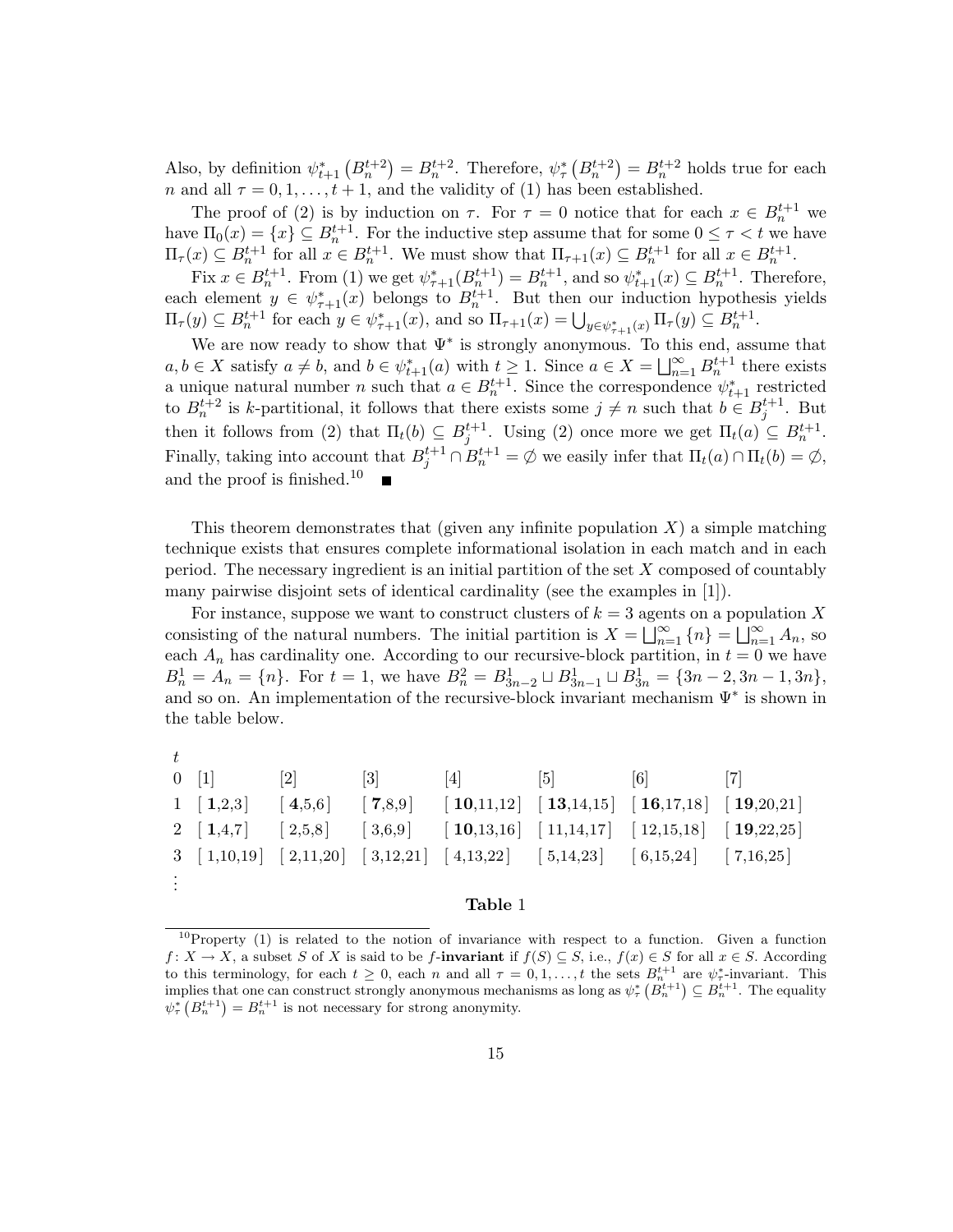That is, in  $t = 1$ ,  $\psi_1^*(1) = \psi_1^*(2) = \psi_1^*(3) = \{1, 2, 3\}$ . In  $t = 2$  we have  $\psi_2^*(1) = \psi_2^*(4) =$  $\psi_2^*(7) = \{1, 4, 7\}$ , and so on. It is easy to see that agents in any cluster have no direct or indirect links to prior clustermates. That is, this mechanism is strongly anonymous.

## **6 An Application: Random Matching Models of Money**

Here we demonstrate how the theoretical construction we have developed can be used to provide a foundation to the existing matching literature. To do so, we focus on searchtheoretic models of money. These are models in which infinitely-lived agents are assumed to meet randomly and pairwise over time, but are never paired more than once and cannot observe the trading histories of others. These, as well as additional conditions on preferences and technologies, make trading frictions explicit and provide a definite medium-of-exchange role to fiat money.

The seminal paper in this literature is Kiyotaki and Wright [14], which describes a discrete-time monetary economy with a continuum population of mass one. Agents can be one of three types, in equal proportions. While the matching technology is not formalized, the paper contains the following description of the outcome of the matching process:

"*...*, each period, agents are matched randomly in pairs and must decide whether or not to trade bilaterally, without the benefit of an auctioneer or some other outside authority to impose any arrangement. Trade always entails a one-for-one swap of inventories, given the physical environment, and occurs if and only if mutually agreeable (there is no credit since a given pair will meet again with probability 0)."

We now formalize a matching process that satisfies such a description and explain how to ensure that matching is done so that there is no credit. That is, not only every pair meets again with probability zero (which we called weak anonymity), but also we show how to ensure that every pair does not share past partners, etc. In brief, we construct matches in which agents are completely isolated from an informational standpoint.

Here are the steps one needs to take. First, select a population with infinitely many agents. To do so, let for instance  $X = \mathbb{N} = \{1, 2, 3, \ldots\}$ . Second, divide the population into three types of agents in equal "proportions." Therefore, we let agents  $\{1, 4, 7, \ldots\}$  be of type *I*, agents  $\{2, 5, 8, \ldots\}$  be of type *II*, and agents  $\{3, 6, 9, \ldots\}$  be of type *III*. Third, ensure that each agent has probability  $\frac{1}{3}$  to meet an agent of any type in each period. To do so, we restrict attention to *k*-clustering rules which include multiples of three. In this way we can have an equal number of agents of each type in each cluster. Then we choose a probability measure over the set of  $\ell_k$  matching rules, such that each agent has probability  $\frac{1}{3}$  to be matched to any type.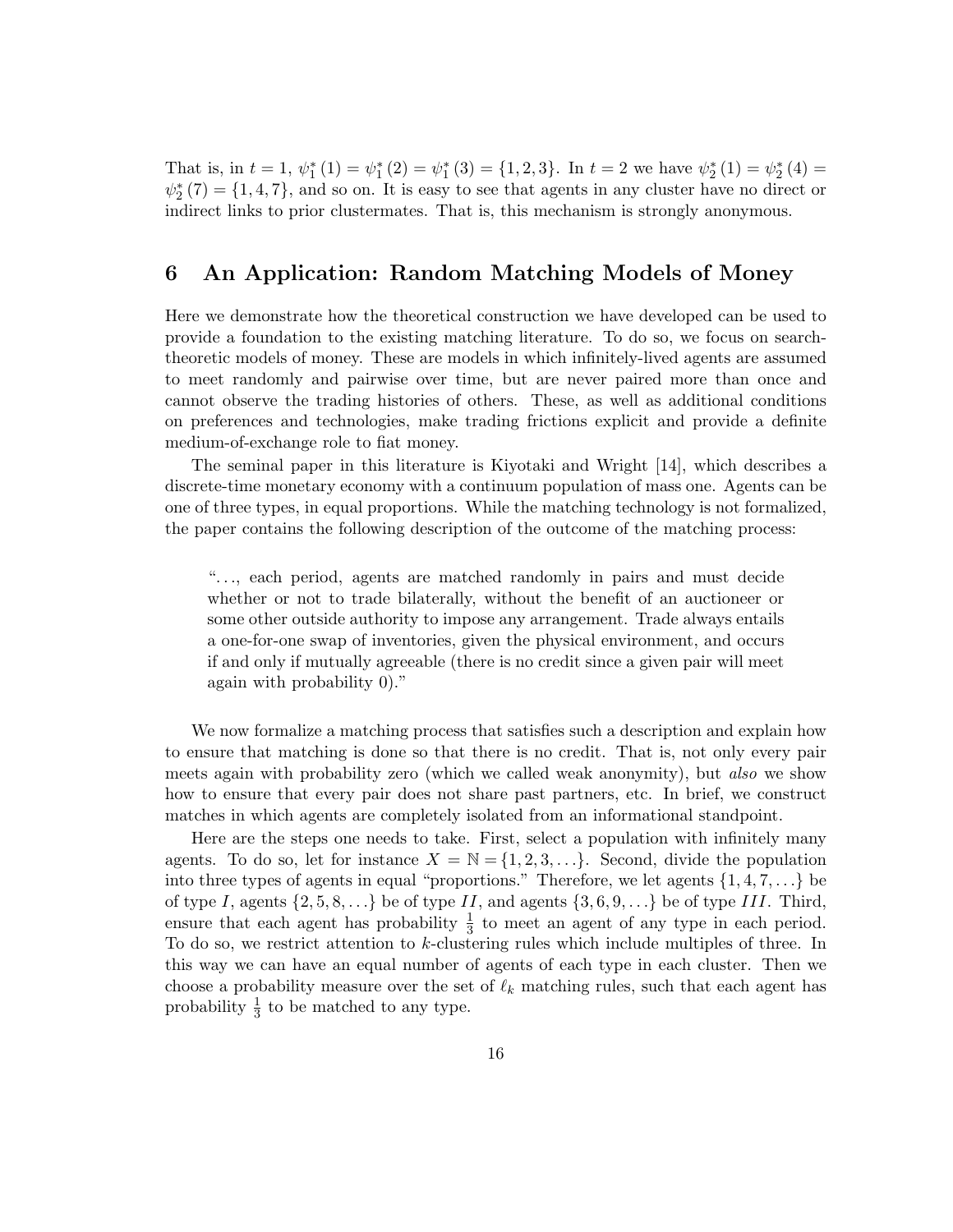As an example, let  $k = 3$  and consider the cluster  $\Omega = \{1, 2, 3\}$ . The number of all possible pairings (i.e., bilateral matching rules) is  $\ell_3 = 4$ . The set that lists all possible bilateral matching rules is  $\mathcal{B}(\{1,2,3\}) = \{\phi_1, \phi_2, \phi_3, \phi_4\}$ , where

$$
\phi_1 = \begin{pmatrix} 1 & 2 & 3 \\ 2 & 1 & 3 \end{pmatrix}, \phi_2 = \begin{pmatrix} 1 & 2 & 3 \\ 1 & 3 & 2 \end{pmatrix}, \phi_3 = \begin{pmatrix} 1 & 2 & 3 \\ 3 & 2 & 1 \end{pmatrix}, \phi_4 = \begin{pmatrix} 1 & 2 & 3 \\ 1 & 2 & 3 \end{pmatrix}.
$$

If we consider the probability measure *f* on  $\mathcal{B}(\Omega)$  defined by  $f(\phi_1) = f(\phi_2) = f(\phi_3) = \frac{1}{3}$ and  $f(\phi_4)=0$ , then each type has equal probability of meeting any of the three types.

The number of bilateral matching rules  $\ell_k$  grows large very quickly. So, the probability of any given matching rule being chosen drops rapidly to zero as *k* grows. That is, the chance of meeting any one agent drops to zero rapidly as the size of the cluster grows. To ensure matches are anonymous, we use a recursive block-invariant clustering mechanism. As an illustration, consider agent 1 and the clusters to which he belongs over time as shown in Table 1. In period  $t = 0$  agent 1 is by himself. In period  $t = 1$  he is in a cluster with agents 2 and 3. In period  $t = 2$  agent 1 is in a cluster with agents 4 and 7, and so on. In general, on date  $t > 0$  agent 1 is in a cluster with agents  $3^{t-1} + 1$  and  $2 \times 3^{t-1} + 1$ . So, agents are matched randomly and once matched they will never meet again.

## **7 Final Remarks**

We have formalized a way to model random pairwise interactions, focusing on the links between matching technologies and degrees of informational isolation. Our theoretical construct contributes to building more solid foundations for matching models, can be helpful to study how informational and spatial constraints affect the allocations, and can be used to improve the formulation of spatially separated and informationally isolated trading environments (e.g. see  $[2, 3]$ ). In fact, our theory shows that, to achieve considerable informational isolation, random matches cannot be "generic" and one has to work hard at constructing anonymous matching mechanisms. One may interpret this feature as saying that substantial anonymity in trading may be perhaps too strong of an assumption.

## **References**

- [1] C. D. Aliprantis, G. Camera, and D. Puzzello, Matching and anonymity, *Economic Theory*, forthcoming.
- [2] C. D. Aliprantis, G. Camera, and D. Puzzello, Anonymous markets and monetary trading, Krannert Working Paper # 1179, Purdue University, 2005.
- [3] P. Boel and G. Camera, Efficient monetary allocations and the illiquidity of bonds, *Journal of Monetary Economics*, forthcoming.